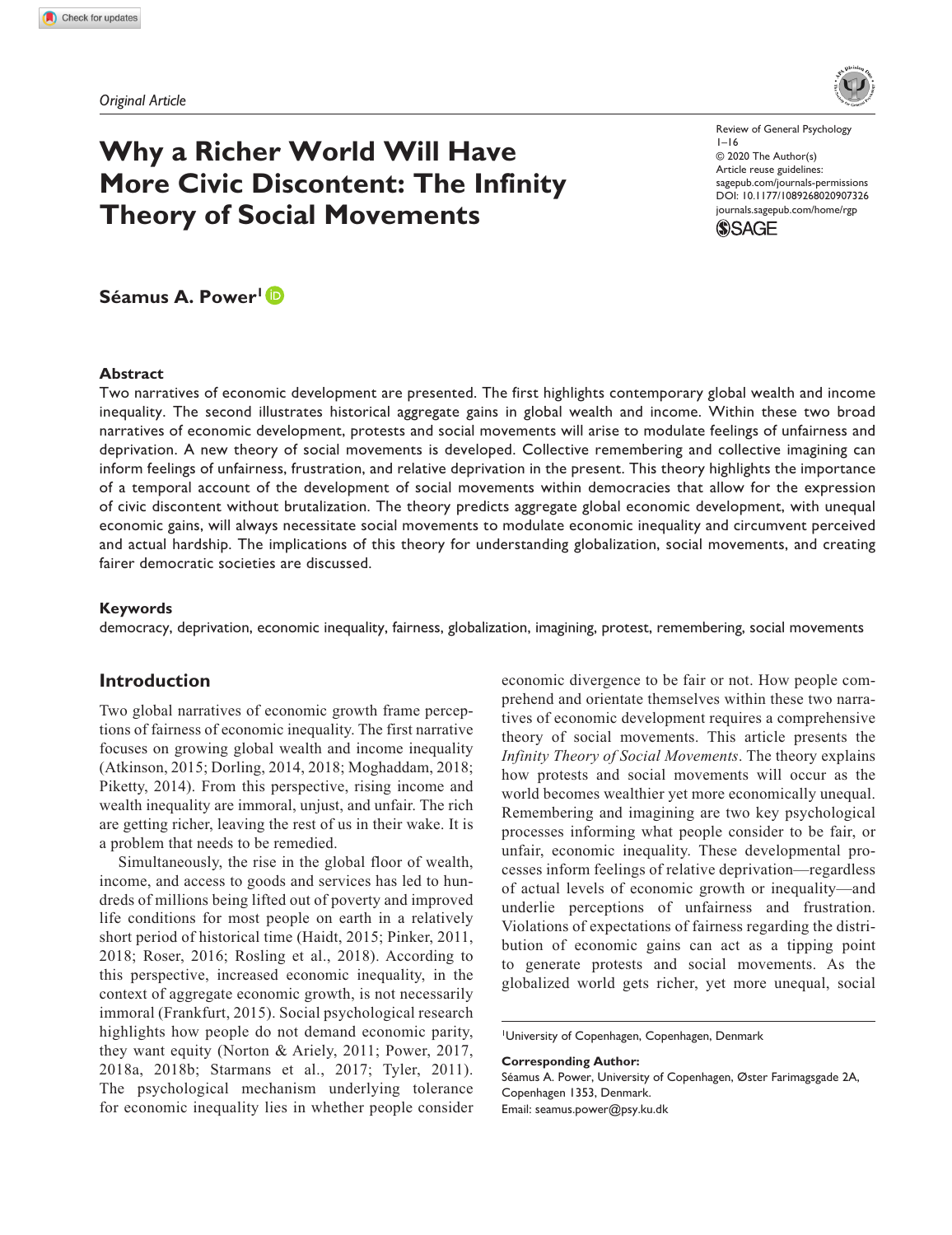

**Figure 1.** The graph shows the level of income inequality for the top 10% of pretax income earners from the United States and an aggregate score from four European nations from 1900 to 2010. *Source.* Piketty and Saez (2014).

movements aimed at generating social, political, and economic change, are likely to occur to modulate unfairness in economic distributions of income and wealth.

## **The Rise of Economic Inequality Across the Globe**

Global economic inequality is increasing (Atkinson, 2015; Chin & Culotta, 2014; Dorling, 2014; Piketty, 2014; Piketty & Saez, 2014). A report by Oxfam (2016) revealed the richest 62 people are as wealthy as half the world's population. A year later the same organization revealed the wealthiest eight billionaires have as much money (US\$426 billion) as 50% of the world's population (Oxfam, 2017). The gap between the haves and the have nots has widened and become a chasm (Dorling, 2014).

Historical economic data illustrate some of the dynamics of income and wealth distribution in the United States and Europe (Piketty, 2014; Piketty & Saez, 2014). These data reveal a declining trend in income inequality in Europe from the beginning of World War I (WWI) until the 1980s when it again began to increase. In the United States, income inequality began declining in the 1930s and began increasing again from the 1970s.

Figure 1 illustrates the level of income inequality for the top 10% of pretax income earners from the United States and an aggregate score from four European nations (United Kingdom, France, Germany, and Sweden) from 1900 to 2010.

The total net private wealth for the top 10% in Europe and the United States decreased in both Europe and the United States from 1910, and began increasing in both regions from the 1970s, as illustrated in Figure 2.

Income inequality is also on the rise in emerging economies. Piketty (2014) discusses six countries to illustrate growing inequality outside of the West. Growing inequality within emerging economies has been slowly rising for the past 30 years (Ravallion, 2014). Figure 3 examines income distributions over a 100-year period, from 1910 to 2010, in South Africa, Argentina, Colombia, Indonesia, India, and China.

Global wealth and income inequality has been rising since the 1970s. Economic analyses, coupled with political support, and media attention, have put the issue of increasing economic inequality at the forefront of public debate. The "Occupy" protests in 2011 following the unequal recovery in the United States spread throughout Europe. The trope of "the 99% versus the 1%" became common on both sides of the Atlantic. And the widening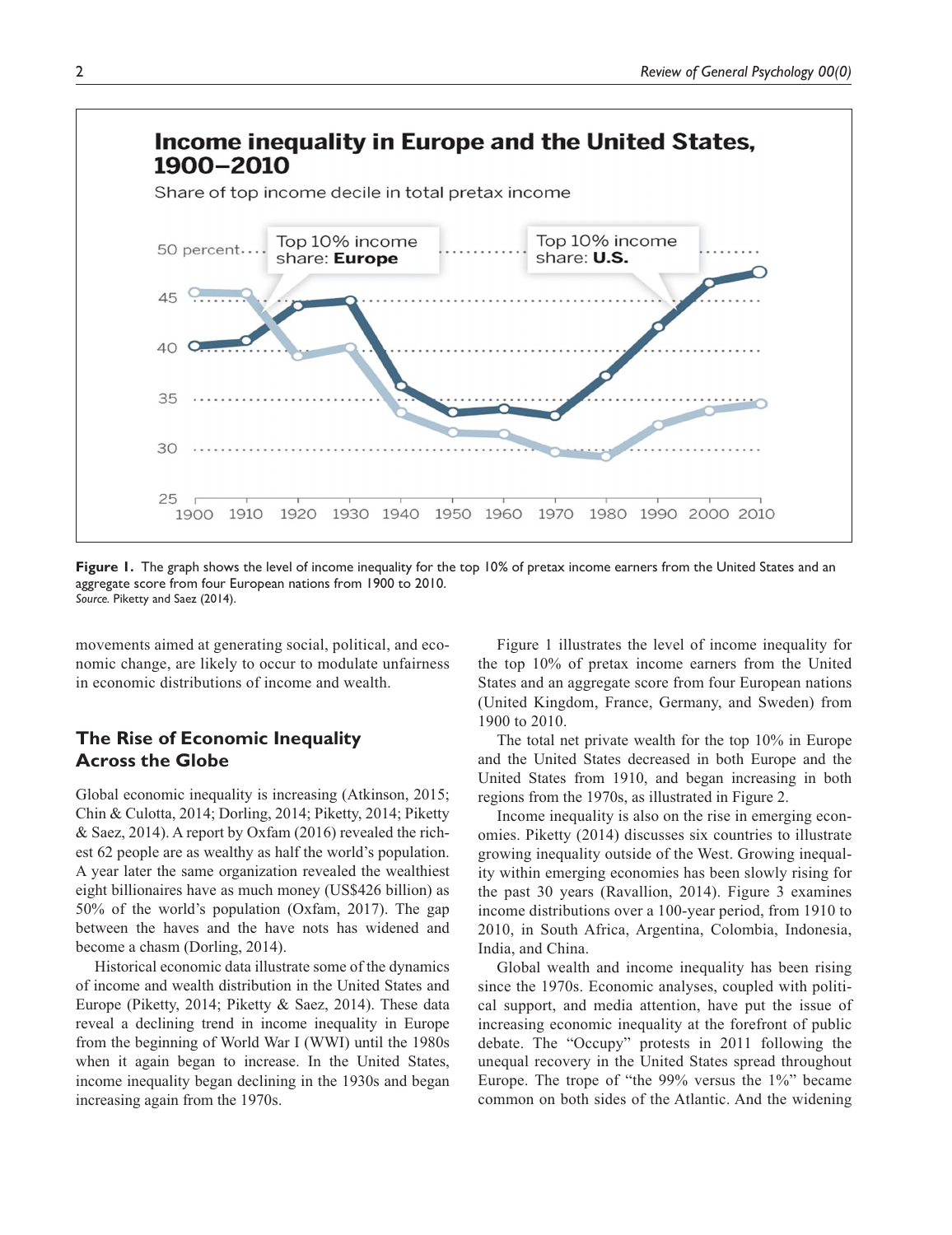

**Figure 2.** The graph charts private wealth distributions in Europe and the United States from 1870 to 2010. *Source.* Piketty and Saez (2014).



**Figure 3.** A U-shape curve illustrating patterns of income inequality in six emerging economies. *Source.* Cassidy (2014).

gap between the rich, super rich, and the ordinary worker is increasing which undermines democratic processes (Moghaddam, 2018) and increases environmental damage (Dorling, 2018). On average, this is the wealthiest period in human history. But inequality is rising and people are unhappy. They are on the streets.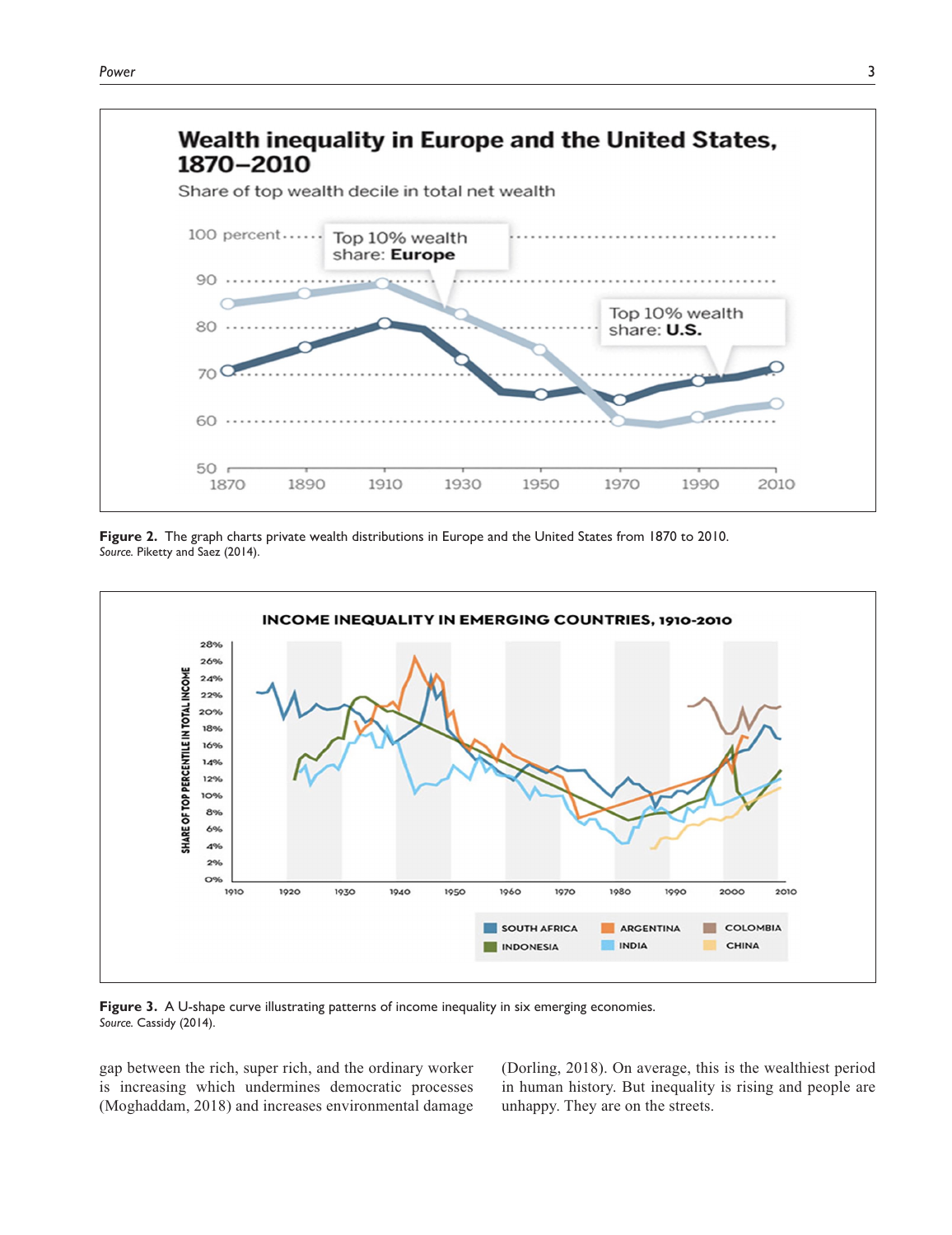# **The Other Side of the Coin—A Rising Global Floor of Wealth, Income, and Access to Goods and Services**

There is a clear condemnation of growing economic inequality from the political left (Atkinson, 2015; Dorling, 2014; Krugman, 2013; Moghaddam, 2018; Piketty, 2014; Power, 2017). But this narrative is contested. Figure 1 also shows income inequality in 2010 in Europe is below pre-WWI levels. Although income inequalities in Europe declined when the continent plunged in to a menacing war which aided the realignment of social power, only to increase from the 1970s, the income gap between the rich and the rest remains more equal now, than a nearly a century ago (Scheidel, 2017). The same trend for Europe holds true of wealth inequality: the top 10% of wealth owners in Europe owned 25% more wealth just before WWI than they did a century later in 2010. The trend illustrates growing income and wealth inequality since the 1970s. Figure 3 reveals rising economic inequality in the developing world, but greater levels of inequality have existed in the past.

Viewing these figures in a broader historical framework helps contextualize current debates about growing economic inequality (Pinker, 2018; Shweder, 2017). Economic inequality waxes and wanes: there is not an inevitable progression toward increased or decreased wealth and income inequality in contemporary capitalist societies (Aliber & Kindleberger, 2015; Reinhardt & Rogoff, 2009). Seen in this light, contemporary debates surrounding the rich getting richer, and the emergence of a global super rich, are problematized. This raises some questions: Is the globalization-powered growing economic inequality in Europe, the United States, and throughout the world morally wrong? Does it matter that a small minority accrue vast wealth and income compared with the majority of the worlds citizens? How do people understand, and react to, rising global wealth and income, that is being unequally distributed?

Frankfurt (2015) in *On Inequality* argues income inequality is an overhyped phenomenon that is problematic; this focus deflects attention from a more serious issue: the alleviation of poverty. Frankfurt argues the disproportionate attention given to the increasing accumulation of wealth and income by a small minority of people is not as important as the absolute condition of those at the bottom, and attempts to stem this overall inequality trend mean the state of the poor is neglected. Why are people more worried about the rich and super rich than the poor? This line of thought is controversial, but important. It deflects attention from the debates surrounding rising inequality. It points attention toward rising global income and wealth, regardless of how unequally resources are distributed.

We currently live at the most prosperous point in human history (Haidt, 2015; Pinker, 2011, 2018; Roser, 2016; Rosling et al., 2018). Although countries can turn from democracies to dictatorships (Moghaddam, 2013, 2016), millions have been lifted out of poverty, global literacy rates are rising, and child mortality is decreasing (Pinker, 2018; Roser, 2016) reports based from "Our World in Data." Some claim we live in the most peaceful time in human history in terms of physical violence (Pinker, 2011). Although we may live in a world with less direct physical violence, cultural and structural violence have arguably accelerated with increasing economic inequalities (Galtung, 1990). Still, according to some researchers, although the world is often unequal, unfair, and unjust, most people underestimate how good this contemporary epoch is in terms of reduced aggregate levels of absolute poverty, increased security, prolonged peace, more widespread democracy, and greater access to goods and services especially in relation to education and health for most people (Pinker, 2011, 2018; Rosling et al., 2018).

Throughout most of human history when compared with the present, most people were poor in material goods, there were high levels of infant mortality and a low average life expectancy, and there were far fewer formal educational options for the vast majority of people (Rosling et al., 2018). These rates of progress is impressive from a historical perspective (Pinker, 2018). Yet, this progress is not occurring evenly, or necessarily fairly, according to some (Power, 2018). But locating these inequalities within broader historical time periods is important to comprehend under what conditions can, and do, people accept or tolerate economic inequality. And under what conditions does their perception of fairness change, leading to intolerance and the possibility of protest?

The graphs at the beginning of this essay show increasing income and wealth inequality since 1970. These can be comprehended within a broader historical context. Figure 4 presents a "hockey stick" graph of increasing global prosperity.

Extreme GDP growth began in the 1800s, in the United States and Western Europe, with the development of industrial capitalism (Haidt, 2015; Smith, 1776/2000). The selfinterests of the butcher, the brewer, and the baker, Smith told us, drove modern capitalism, increased wealth, incomes, and prosperity for a minority of people and was brutal for the rest.

But after several generations, as indicated in Figure 4, the GDP of Western Europe, Japan, and the United States dramatically increased, with resultant comforts for the vast majority of people in these regions. Despite global socioeconomic inequalities, social injustices, and detrimental damage to the environment, adversely affecting poorer people some researchers predict, and work toward,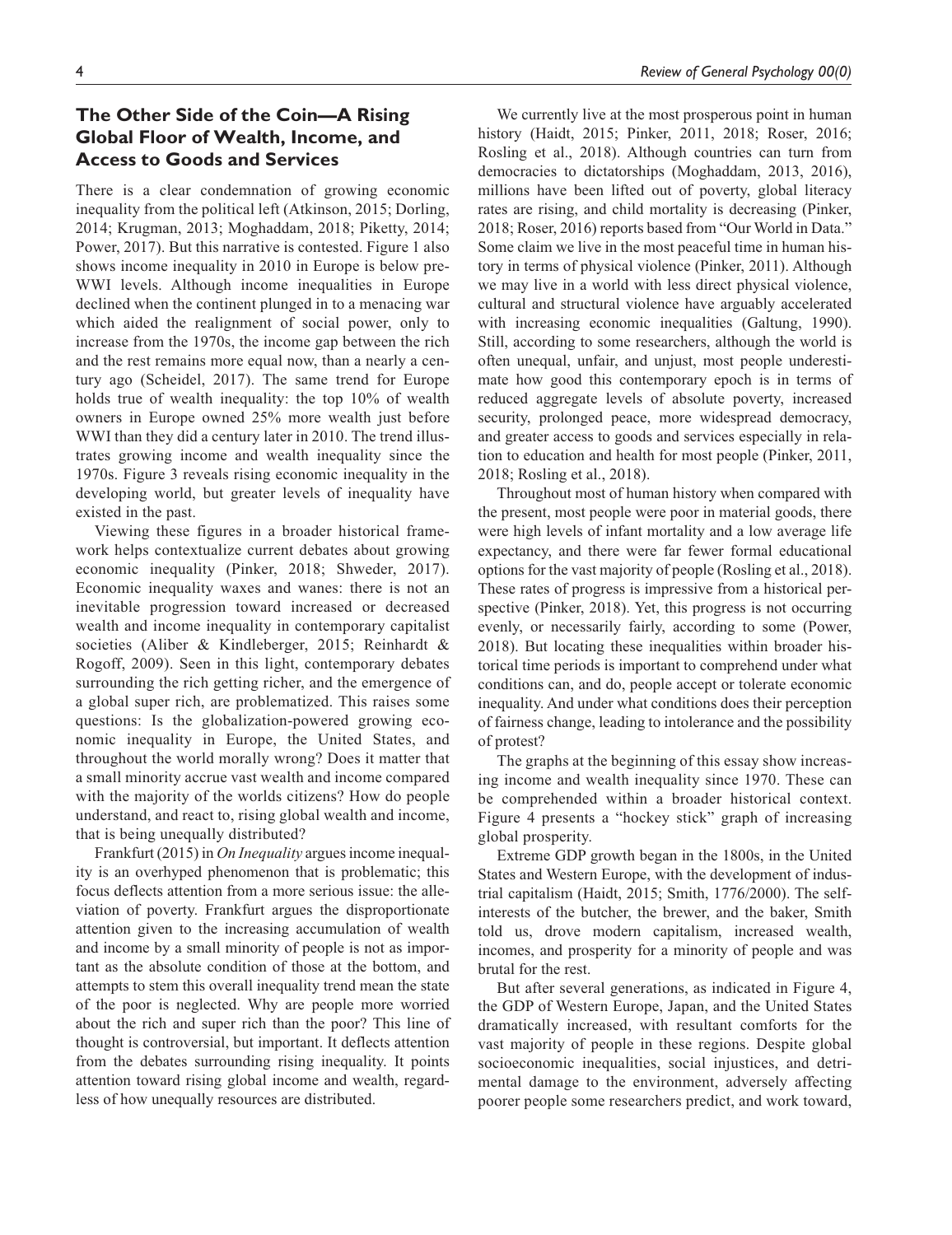



**Figure 4.** Measure of historical growth of per capital GDP. *Source.* D. Thompson (2012). *Note.* It is based on Angus Maddison data. This graph was also featured in Haidt (2015). It is adjusted for inflation. GDP = gross domestic product.

a continuation of a global trend that lifted hundreds of millions out of abject poverty over a short historical period (see Haidt, 2015; Pinker, 2018; Sachs, 2005). From this point of view, in the near future, citizens of emerging economies in Africa, China, India, and Eastern Europe could enjoy higher living standards than present due to responsible globalization and fairer international trade.

Perceptions of what is, and is not, considered fair economic development lies at the heart of whether people accept and tolerate aggregate, yet unequal, growth, or, whether they think it is unfair, grow frustrated, and engage in democratic activities, including protesting, in an effort to modulate this trend (Power, 2018; Starmans et al., 2017).

## **Psychological Perceptions About the Fairness of Economic Disparities**

Experimental social psychological evidence suggests people want more equal, but not fully equal, distributions of income (Hagerty & Norton, 2018; Norton & Ariely, 2011; Power, 2018b, 2018c; Tyler, 2011). These findings have implications for comprehending the conditions under which people accept or reject economic inequality. These findings are also related to the economic concept of Pareto efficiency. This is a formulation of allocation from which it is impossible to distribute resources so as to make any one person better off without making one other person worse off. The concept is therefore used to determine when the allocation of economic resources—wealth and income—is optimal. A distribution is not optimal if income and wealth can be more evenly distributed to improve the lives of one person without adversely affecting another person's wellbeing. People do not want a completely even distribution of economic resources. They want fairer distribution of economic resources.

Norton and Ariely (2011) examined idealized, actual, and perceived wealth inequality. They found their respondents underestimated the actual level of wealth inequality in the United States. Moreover, when detailing their idealized wealth distributions, study participants described a far more equal state of affairs than their estimates of actual inequality in the United States. Some inequality is preferable. But not as much as those currently in the United States.

The authors discuss four reasons why people in the United States are not demanding greater wealth equality. Their results indicate people are unaware of the reality of wealth inequality; people maintain the status quo because of a belief in social mobility within the United States; socioeconomic groups disagree about how best to curb economic inequality; and people often vote against their self-interests.

Further work develops these insights. People in the United States seem to tolerate economic inequality because they have a deeply ingrained cultural belief in the American dream: people can move up the economic ladder and be financially successful regardless of their starting point (Davidai, 2018; Davidai & Gilovich, 2015). These findings are supported by cross-cultural research which demonstrates a belief in social mobility leads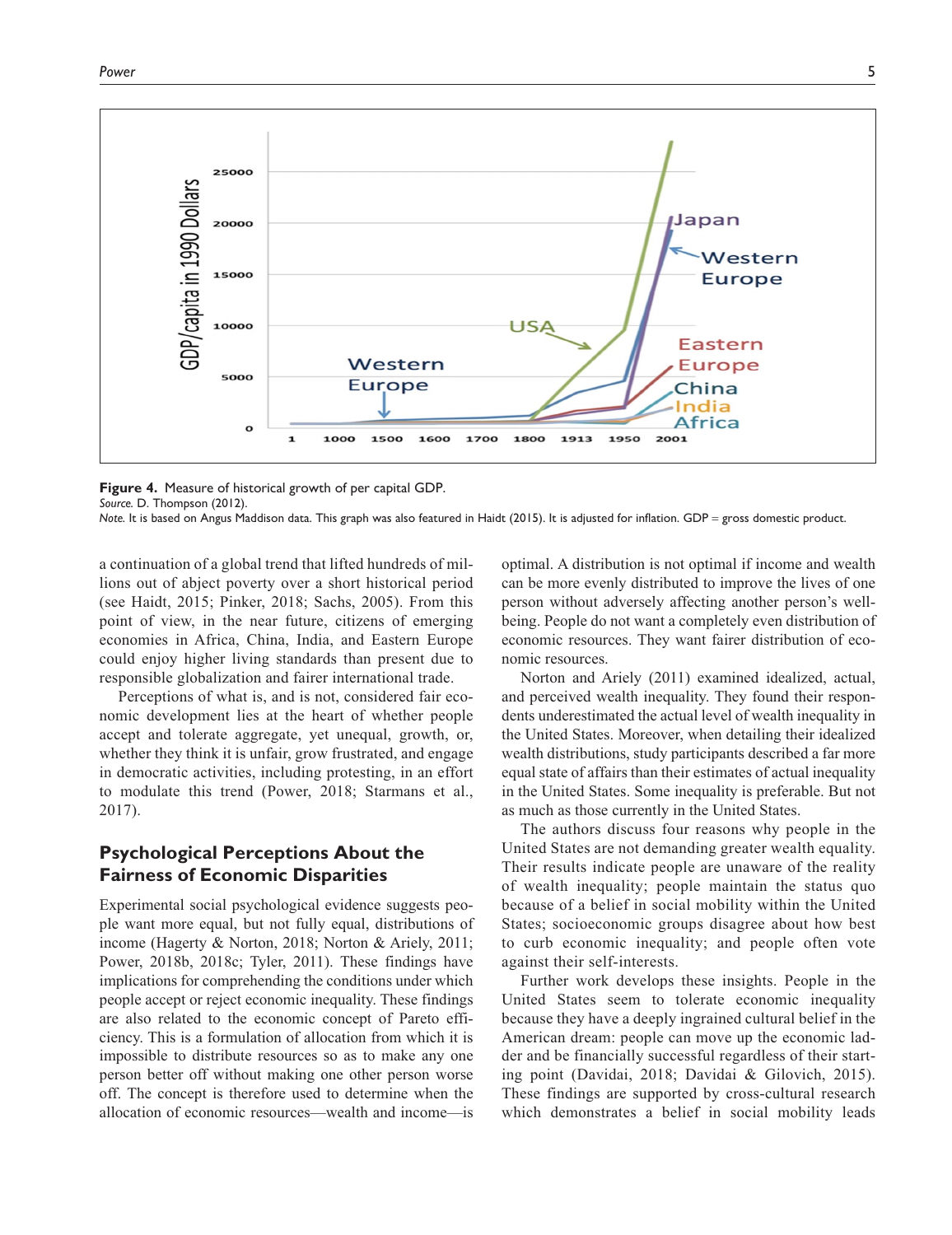people to tolerate economic inequality (Shariff et al., 2016). Moreover, people systematically misperceive changes in inequality in their country over time (Hauser & Norton, 2017). Laurin et al. (2013) find people are more likely to tolerate inequalities when they perceive the systems in which they are embedded as legitimate and unchanging. These (mis)perceptions of inequality—over and above actual inequality—can drive preferences for redistributive policies. Perceived inequality can be a better predictor of policy preferences than actual inequality (Engelhardt & Wagener, 2014; Niehues, 2014). As a result of the influence of perceived inequality, people's opinions about redistributive policies can be altered with interventions that change the salience of inequality (Card et al., 2012; Cruces et al., 2013; DeCelles & Norton, 2017; Kuziemko et al., 2015).

In sum, experimental social psychological evidence suggests people are misinformed about economic inequality. These (mis)perceptions help explain the status quo: how and why people might accept and even justify economic inequality in their societies. The research suggests some level of inequality is fair and justifiable. This is why it is tolerated, people are inert, and the status quo is maintained, and helps explain why social movements due to economic inequality do not galvanize.

Fairness might be a universal moral foundation (Haidt, 2012, 2015; Huppert et al., 2019; Shweder, 2003) that is evident in humans and non-humans (Brosnan & de Waal, 2003, 2014) and from early childhood (Bloom, 2012). But perceptions of fairness vary across both time and culture (Haidt, 2001; Shweder, 1991, 2003).

One important distinction in determining whether economic inequality is considered fair lies in understanding how people view distributive and procedural justice (Lind & Tyler, 1988). Distributive justice is concerned with the allocation of resources, such as wealth and income, between people. Procedural justice is concerned with the processes through which distribution occurs. People evaluate institutions, such as their economic systems, in terms of procedural rather than distributive justice (Tyler, 2011). This helps to explain why Pareto optimality is not realized. If the procedure by which the distribution occurs is deemed fair, there is less motivation for civic discontent, regardless of how unequal wealth or income distribution actually is. This phenomenon is not localized to the U.S. context. Rising economic inequality in developing nations can be accepted or resisted. Cultural cognitions, steeped in historically ingrained, institutionally and legally legitimized, political, legal, social, and moral contexts influence whether people accept or reject their positions within nations experiencing rapid economic growth, and (re-) emergent economic inequality (Chua, 2004). How far can the processes of globalization disproportionately increase income and wealth before tolerance turns to social action, either democratic, or violent?

### **The Political Consequences of Economic Inequality**

The interaction between the two narratives of economic growth is a fundamental driving force, which has taken humanity to unprecedented levels, but more needs to be done for continued economic growth and the fairer and more responsible distribution of economic resources. Modulation takes the form of democratic engagement: perceptions of unfair distribution of economic goods can be highlighted by discourse and demonstrations aimed at effecting policies to alter the accumulation of wealth and income in the hands of the few at the expense of the many. This modulation can be considered within democratic countries more easily because protests can be more openly documented. Although mass movements occur in dictatorships, in democracies there is more freedom of speech and assembly than in dictatorships (Moghaddam, 2013, 2016; Popper, 1966; Power, 2018a). One important manifestation of democratic engagement and civic discontent is street protests (Moscovici, 1986; Power, 2017, 2018c; Reicher & Stott, 2011; E. P. Thompson, 1971; Warren & Power, 2015).

The collapse of the global economy in 2008 highlighted problems with globalization, financial systems, and the experiences of regular citizens within these shifting and unequal economic systems. Citizens in several countries, including Greece, Spain, Italy, and Portugal, protested the implementation of austerity following the 2008 economic crash. But this was just one phenomenon. Unfairness with the distribution of wealth, income, and economic resources was a factor in other global uprisings, revolts, and political turmoil. A Tunisian market worker self-immolated in response to police confiscation of his wares (among other grievances), helping to trigger civic unrest through North Africa and the Middle East known as the Arab Spring (Awad & Wagoner, 2018). Dictators in this region fell, only to return in other forms (Moghaddam, 2016, 2018; Wagoner et al., 2018). *Occupy Wall Street* protests started in 2011 in the United States in response to the "99%–1%" disparities, and spread to Europe. In the runup to the 2014 football World Cup, street protests occurred in Brazil, aimed at highlighting economic inequalities, government corruption, and the plight of ordinary workers who were being exploited and glossed over as the country presented its best possible face to the global public. Venezuelans protested in 2016, sometimes violently, due to harsh economic conditions on large proportions of the population who felt the government was corrupt and was squandering the country's natural resources. In spring, 2018, young Nicaraguans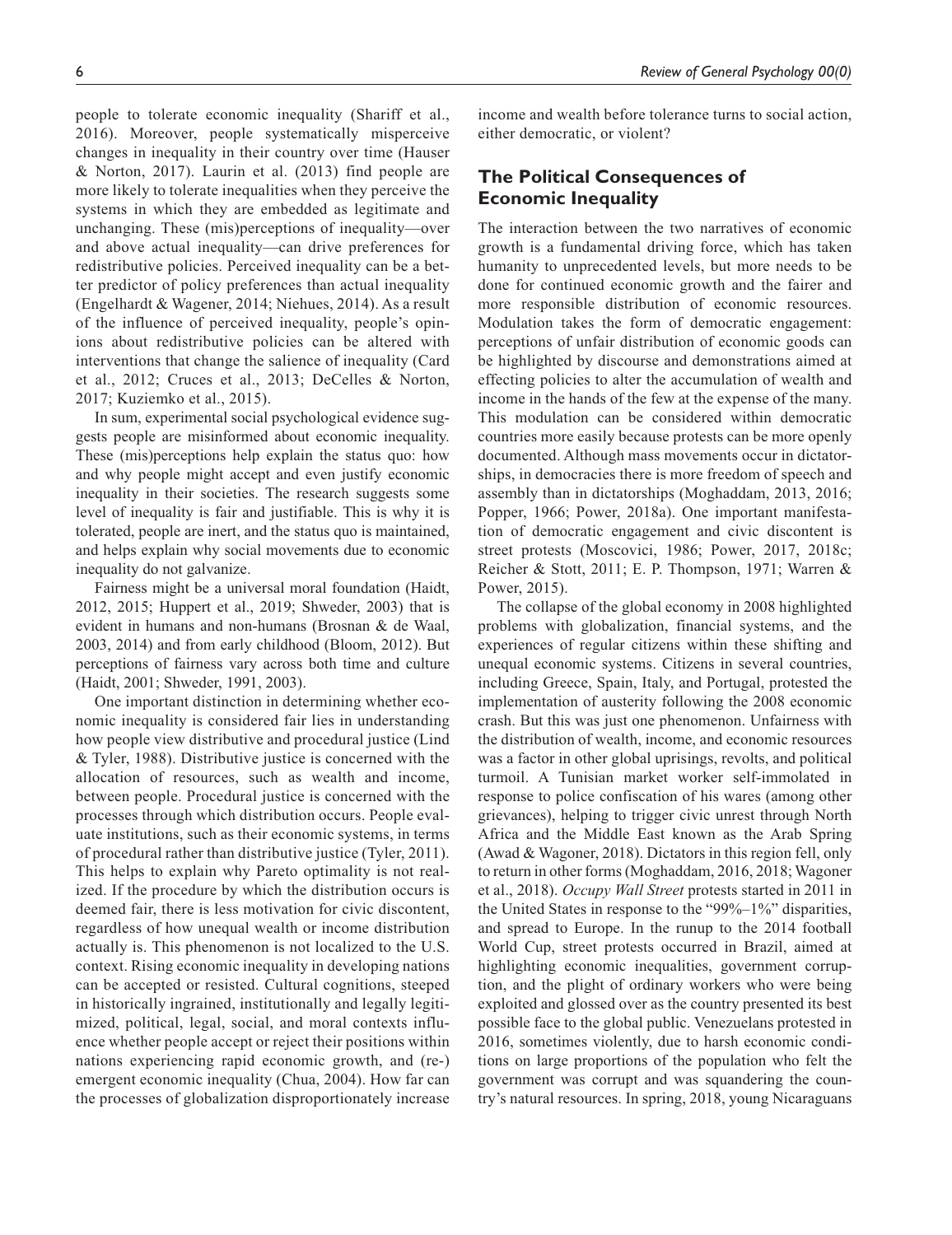protested the proposed introduction of social welfare cutbacks, during a period of economic growth. The protests turned violent, as government forces cracked down on initially peaceful demonstrations. The "Yellow Vest" movement in France occurred during a period of economic growth that was not experienced fairly from the point of view of ordinary workers who were hit with a new tax on fuel. People in Sudan revolted in 2019 when the government increased taxes on bread and fuel during a period of economic growth. Also in 2019, street protests ensued in India when the price of onions increased; in Chile when the government increased the cost of using the subway; in Iran when the price of gas was raised. Similarly, in Ireland, people protested against neoliberal government privatization policies during a period of stark economic growth when a new charge on water was introduced that was perceived to unfairly target regular citizens (Power, 2018c). These increases in the cost of living for regular citizens act as symbolic tipping points that help justify and galvanize protests. Although we live in the most peaceful, wealthiest, and prosperous time in human history, we simultaneously live in the age of economic inequality, manifesting in rallies, riots, and revolutions.

# **Protest, as a Democratic Process, Can Modulate the Distribution of Economic Resources**

Protest is just one of a number of democratic activities that can be used to effect sociopolitical change. Voting, lobbying, signing petitions, legislating, are all conventional forms of democratic engagement. Leaking of sensitive materials, such as the Panama Papers, which revealed some of the depth of offshore tax havens, is another. But protest has a long history of association with the potential for political change (de Tocqueville, 1857/1955; Le Bon, 1903/2002; Power, 2014, 2017; E. P. Thompson, 1971). More contemporary work highlights the dynamics of demonstrations and the behaviors of protesters as they seek to effect social and political change (Drury & Reicher, 2018; Lewis et al., 2011; Reicher, 1984; Reicher & Stott, 2011; Warren & Power, 2015).

Protest has a special role as a challenge to the legitimacy of the current system. Yet classical theories tend to pathologize individual protesters in the crowd to delegitimize the grievances and frustrations of demonstrators (Le Bon, 1903/2002; Moscovici, 1986; Reicher, 1984; van Ginneken, 1992). More contemporary psychological theories highlight the roles of socially embedded agentic individuals and groups. For example, the elaborated social identity model examines the micropsychological interactions between protesters and police that can lead to rioting (e.g., Drury & Reicher, 2000; Stott & Reicher, 2011). The social identity model of collective action highlights how individual and group identity impacts support for protest (van Zomeren et al., 2008). Both identity-based theories omit an explicit temporal and ontological approach to understanding the genesis and proliferation of social movements in localized socioeconomic and cultural contexts. Moreover, little consideration is given to the impact globalization processes have in shaping group and individual psychologies within these dynamic cultural contexts. Major theories of social movements in sociology (e.g., Davies, 1962; Stouffer et al., 1949) tend to consider the temporal and ontological dimensions of protest (see Shultziner & Goldberg, 2019 for a review of "stage-like" developments of social movements). However, these sociological theories often neglect a comprehension of individual and group psychology. The substance of how people think, feel, and act is largely absent from these sociological models. It is important to understand the temporal unfolding of protest, and other forms of civic discontent, within broader historical, cultural, economic, political, and legal conditions. Democratic engagement is not abstract; it unfolds in shifting contexts that are at once new, yet bound to the past, with implications for the future. The shortcomings of previous models motivate the need of the *Infinity Theory of Social Movements* to comprehend the generation and proliferation of social movements on individual, social, cultural, and developmental levels as people orientate within their subjective economic and political realities.

In the following sections I draw on cultural psychological approaches to delineate this new theory of social movements. Remembering, deprivation, and imagining are proposed as three interconnected cultural psychological processes that inform feelings of frustration and the development of social protests to modulate perceived unfairness of economic development. Collective remembering of the past informs how people comprehend the present. Feelings of deprivation relative to other individuals or social groups helps account for how people orientate their opinions, attitudes, feelings, and actions. As such it informs whether people think issues like increasing economic inequality are fair or not, and whether they will demonstrate when they feel inequality is unfair. Finally, the psychology of imagination provides a framework for thinking about how people conceptualize the future, how they think it could be, and how a moral future could, and should, be created. Visions of the future impact how we act in the present. It is informed by how people remember, and use, the past. Taken together, remembering, feelings of deprivation, and imagining provide a more comprehensive theory of social movements, that overcomes the limitations of previous psychological and sociological theories, by both developing a temporal account and by highlighting the economic, historical, cultural, and global context in which feelings of deprivation, frustration, and unfairness are experienced and comprehended on individual and group levels.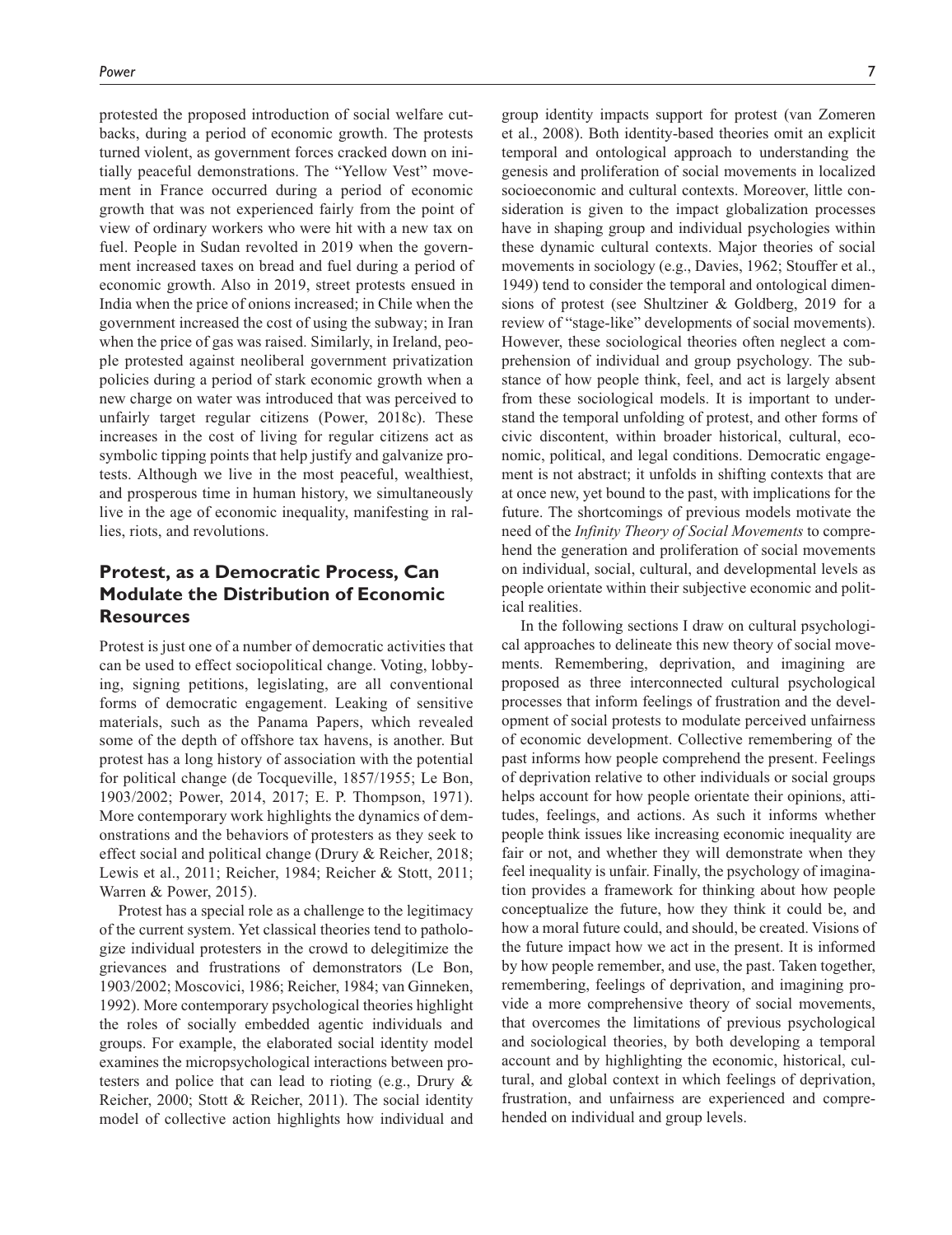The *Infinity Theory of Social Movements* predicts remembering, imagining, and feeling relatively deprived, or unfairly treated, underlie all economic protest movements. The theory also predicts that as globalization continues with the world becoming richer, yet more unequal, people's memories of what was, and their imaginings of what might be, will inform whether feelings of fairness and deprivation relative to others will be experienced in the present. There is an infinite looping between remembering the past and imagining the future, that will always lead to civic discontent, if a wealthier world is simultaneously an unfairly unequal world.

These propositions are novel and potentially provocative. To my knowledge, no existing theory integrates diverse social scientific literatures, encompassing experimental social psychology, ethnographic and cultural psychological research, and historical economic analyses, and draws the same conclusion. Regardless of global levels of income and wealth, people will compare their lot to others within the nuances of their shifting historical, economic, political, and cultural contexts and will protest if their expectations of fairness are violated to modulate this frustration. No preexisting psychological or sociological theory predicts this important global phenomenon which should be essential for psychologists and social scientists to comprehend to help generate fairer, more equal, democratic societies.

# **The Infinity Theory of Social Movements**

In this section, I first present a diagram to visualize the theory. I then discuss the basic components of the *Infinity Theory of Social Movements*. In the following sections, I discuss the literature on collective remembering, relative deprivation, and collective imagining in more depth. I briefly illustrate how this model can be utilized. I apply it to comprehend why Irish people protested during a period of rapid economic growth from 2015.

It is useful to conceptualize remembering and imagining like the lines in an infinity symbol. There is a continuous looping from the past to the future, and back again, always converging on the focal point (the present) in the center. Such an elaboration does not imply symmetry regarding the equal weight both the past and future have on appraisals, perceptions, thoughts, and actions in the present. Rather, the metaphor is meant to illustrate the continuous temporal interconnections between remembering and imagining and the impact these dual processes have on making comparisons and subsequent appraisals relative to salient others in the present, as well as how the past and future is understood and used to orientate in the present.

Figure 5 demonstrates that as the world becomes wealthier, but with gains in wealth and income being experienced unequally, the mechanism modulating whether feelings of discontent are experienced lie in people's perception of whether economic inequality is deemed fair or unfair. Dual economic narratives—represented by the concentric circles—illustrate rises in both the global floor of aggregate wealth and prosperity, and also economic inequality. However, the psychological component—represented by the infinity symbol—illustrates how people appraise their individual, and collective, experiences within these two conflicting economic narratives. How people remember their past, and imagine their future, within these two economic narratives, informs perceptions of fairness, and feelings of frustration and deprivation in relation to salient others. In a globalizing world, who is salient to whom is shifting beyond localities. People often present an idealized version of themselves to others (Goffman, 1956). Technology and ease of travel make previously unimagined groups and lifestyles more concrete and comparable. These distorted representations of others can lead people to feel deprived in comparison (Jindra, 2014; Shweder & Power, 2013). Individual and group comparisons underlie whether feelings of deprivation are experienced. Civic unrest will increase when violations of fairness are experienced, regardless of actual levels of high or low economic equality. In the following three sections I review literature on the three psychological components of the *Infinity Theory*: collective remembering, relative deprivation, and collective imagining. I then illustrate the utility of the theory to understand an economic social movement in Ireland.

### **Collective Remembering**

The ways in which people remember the past have implications for how they act in the present (Bartlett, 1932; de Saint-Laurent, 2018; Halbwachs, 1925/1992; Hirst & Manier, 2008; Power, 2015, 2016, 2017; Wagoner, 2017; Wertsch, 1997, 2008; Wertsch & Roediger, 2008). Wertsch (1997) argued memory is done in a group, not by a group. People in the present do not simply recall a linear version of cultural history. Rather, they exhibit agency. They remember a version of the past. And in this way, remembering is linked to identity. Collective remembering imbues both individuals and groups with a sense of identity and ways of thinking and behaving in the present. Collective memories are shared individual memories that help shape collective identity (Hirst & Manier, 2008; Wang, 2008). Collective memory is constructed using culturally shared narrative templates. These are frameworks for recalling the past but are elaborated upon in the present in light of novel and emerging circumstances (Wertsch, 2008). Therefore, remembering is a dynamic sociocultural process done by individuals who are embedded within social and cultural groups. Memory is used in the present and orientates groups and individuals toward future action. Who remembers the past, why, and when, are pertinent questions. And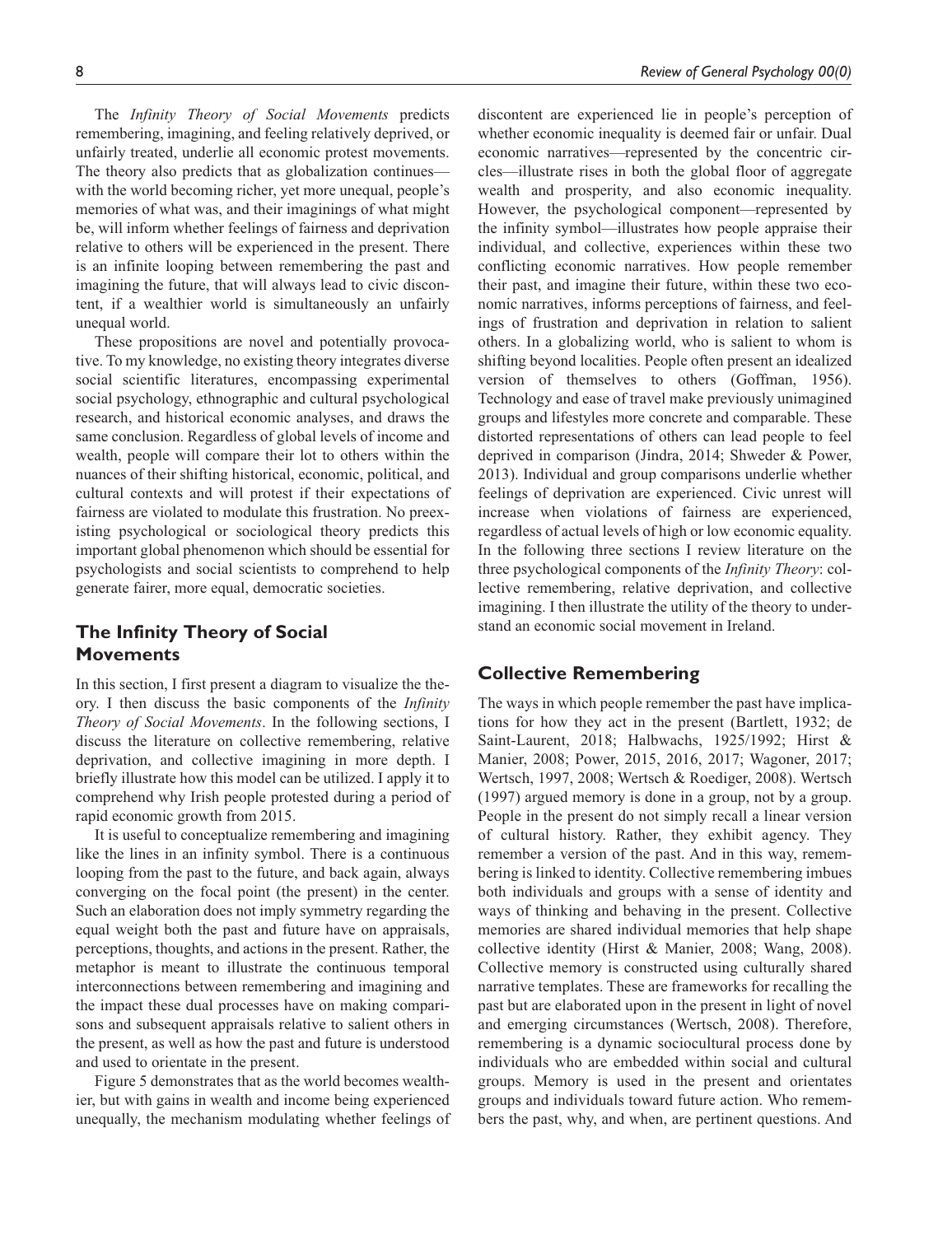

**Figure 5.** The infinity *theory of social movements*.

*Note.* Remembering and imagining inform feelings of unfairness and relative deprivation in the present, in the context of aggregate, though unequal, economic growth, leading to the potential for civic unrest and social movements.

the answers are potentially controversial (Jovchelovitch, 2006; Märtsin et al., 2011; Power, 2013, 2018c; Wagoner & Brescó, 2016). For example, who is identified as either the victims or perpetrators of violent conflict depends on who is recalling and narrating the past (Brescó, 2009; Hammack, 2011). This is because cultural groups, in unique social positions, often vie with one another about legitimate ways of interpreting the past. Remembering versions of the past, whether accurate or inaccurate, inform feelings in the present, and thoughts about the future. Remembering can inform feelings of relative deprivation, frustration, and perceptions of (un)fairness in the present (Power, 2018a).

#### **Relative Deprivation**

Relative deprivation theory predicts that when an individual or group compares itself to salient individuals or groups, and during this comparison, finds itself lacking, discriminated against, or disadvantaged, this leads to angry frustration (Crosby, 1976; Czaika & de Haas, 2012; Pettigrew, 2015, 2016; Power, 2018a, 2018b; Runciman, 1966; Smith et al., 2012; Walker & Pettigrew, 1984). Despite an abundance of recent social scientific research, relative deprivation is not just a contemporary phenomenon. It was a long history ranging from Aristotle's discussion of this topic in politics; to similar views expressed by Marx; developed in the French context by de Tocqueville; and formalized as relative deprivation in a study of promotion rates in the U.S. army (see Davies, 1971; Pettigrew, 2016). From this early social scientific theorizing, Davies (1962) generalized that revolutions are most likely to occur when a prolonged period of objective economic and social development is followed by a brief period of economic and social decline. This theory highlighted the temporal component of relative deprivation and the generation of frustration. Revolutions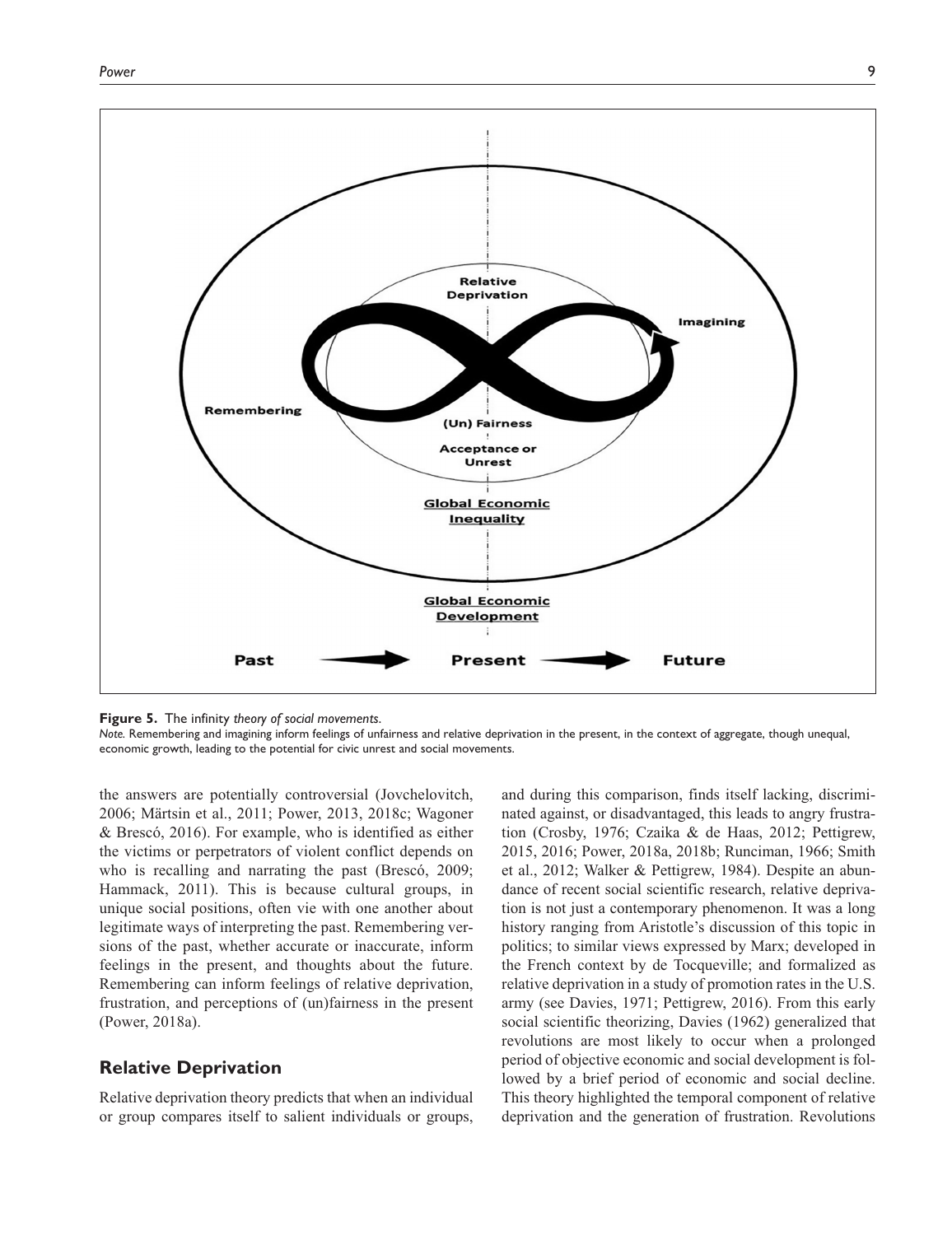nomic or social status increases, but these increasing expectations go unfulfilled. This hypothesis aligns with experimental social psychological insights indicating people focus more heavily on financial losses than gains (Thaler et al., 1997; Tversky & Kahneman, 1991).

The types of comparisons people make, to whom and why; feelings of perceived disadvantage; and the possible manifestation of this frustration, all depend on the wider historical, cultural, social, economic, and legal contexts and how these are orientated to, understood, interpreted, remembered, and imagined. However, this contextual and temporal account is often neglected in mainstream social psychological approaches and methodologies used to understand relative deprivation and appraisals of fairness. These contemporary iterations and investigations of the theory tend to be decontextualized from dynamic and unfolding sociocultural, political, and economic realities. They are supported by experimental studies that further separate epistemological knowledge from real world applications (see review article by Pettigrew, 2015). The *Infinity Theory of Social Movements* moves beyond reductionist and static theory of relative deprivation by drawing on cultural psychological theorizing.

The cultural psychological tradition provides theoretical frameworks to move beyond the basic relative deprivation and to articulate the premises and propositions of a more comprehensive theory of social movements that occur due to perceptions of economic development. This oeuvre suggests there are psychological universals—all people want, feel, think, act, desire, and judge right and wrong—but these universals manifest in localized contexts over time (Cassaniti & Menon, 2017; Shweder, 1991, 2003). Cultural and moral norms, informed by history and economics, made explicit in laws and institutions, inform the manifestation, if any, of cognitions and behaviors. This has implications for developing relative deprivation theory.

First, comparison groups are always bound in shifting contexts. Who compares whom to who is a matter of understanding the context in which comparisons are made (Power, 2018c). Second, the manifestation of angry frustration also depends on the wider context. On a collective level, in more open democracies, for example, protest is legal and can be made manifest in unfolding social, political, legal, economic contexts (Moghaddam, 2016; Power, 2018c). In contrast, more closed societies, such as dictatorships (Moghaddam, 2013; Popper, 1966), can prohibit peaceful assembly. And third, on an individual level, angry frustration might have different manifestations, such as antisocial behavior, crime, or mental illness (Pettigrew, 2016).

Collective action, in the form of rallies, riots, and revolutions, requires conditions beyond individual frustration to materialize (Warren & Power, 2015). Collective remembering helps account for intergroup comparisons in the present (Power, 2018a). Imagining the future also impacts comparisons made in the present and appraisals of fairness relative to others and the potential for frustration.

## **The Psychology of Imagination**

Peoples imagination of the future is used to guide action (Power, 2018a; Vygotsky, 1931; Wagoner et al., 2017; Zittoun & Cerchia, 2013; Zittoun & Gillespie, 2015, 2018). Imagination can be defined as an experiential break from the here-and-now of immediate and proximal stimuli (Zittoun & Gillespie, 2015). It can be triggered by the creation of ruptures on an individual or social level, by boredom or overstimulation, by a need to generate novelty to progress in the present, or by voluntary uncoupling where one purposefully creates space to imagine. The process of imagining can also be shaped by a range of societal processes including how manifestations of imagination are recognized, and responded to, by others. As such, imagining is a multifaceted and core cultural psychological process (Power, 2018b; Vygotsky, 1931; Wagoner et al., 2017; Zittoun & Cerchia, 2013; Zittoun & Gillespie, 2015, 2018).

Individual projections of the future, steeped in historical, social, economic, cultural, and legal contexts, impact human development on individual and collective levels. Escaping the fears and anxieties of the past and present motivates people to first conceptualize the future, and then try to actualize it (Zittoun & Gillespie, 2015). The perception of unfair, unjust, or immoral developments in societies can have real consequences for the generation of social movements aimed at mitigating perceived unfairness (Power, 2018a).

Imagining the future can also have unintended consequences (Merton, 1936). The gaps between what is, what can, should, and will be, are difficult to anticipate. This is because there are as many imaginings of the future as there are people imagining. In this way, individual imagining of collective futures, much like collective remembering of the past, is a contested phenomenon. But imagination, as a process occurring in individuals and collectives, opens the possibility for social change, creates pathways to effect agency, and constructs routes toward alternative societies, ways of life, justice, and the fairer distribution of economic goods (de Saint-Laurent et al., 2018).

Imagining the future informs people's comparisons and therefore informs feelings of relative deprivation in the present. Imagining alternative future societies can galvanize social movements (e.g., Moghaddam et al., 2012; Power, 2018a). Reference groups are not necessarily within physical boundaries. Salient groups can be online or imagined. The proliferation of technology, and social media, presents distorted visions of people's actual lives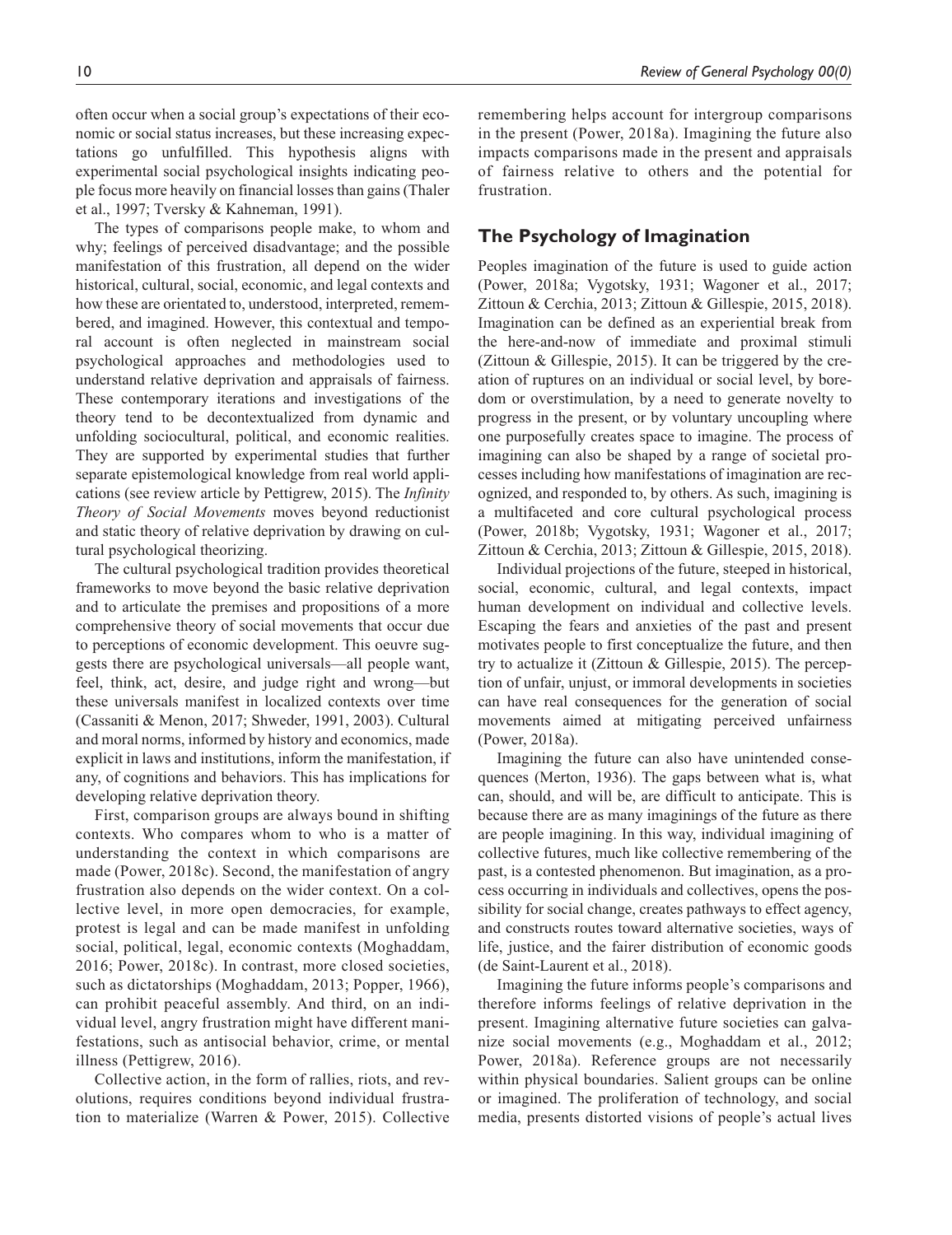to others. In this way, lifestyles can be misunderstood, misinterpreted, or idealized beyond actuality (Jindra, 2014; Power, 2018c; Shweder & Power, 2013). Despite, or because of, such inaccuracies, these imagined other social realities could potentially create angry frustration (Power, 2018c). The manifestation of rising expectations—either realized, partially, in full, or not at all, depends on broader contextual issues. These include how comparisons are comprehended and whether they are appraised to be fair or not. People use the past and the future to sculpt their subjective realties in the present.

This temporal aspect of human activity—remembering, relating, and imagining—provides a framework for conceptualizing social movements. This allows one to think about the motivations behind, justifications for, and projections of, demonstrations, democratic engagement, and social change. Specifically, the theory illustrates how protesters galvanize and maintain these movements, how people explain, justify, and legitimize their involvement within these protest movements, and ultimately how people try to achieve social, economic, political and legal aims by taking to the streets to modulate perceived economic inequality. The development of social movements to modulate feelings of perceived unfairness and frustration due to relative deprivation experienced in democracies (and dictatorships) due to unequal gains caused by globalized capitalism has implications for how we understand social movements; the temporal nature of human development; and the creation of fairer and more democratic societies.

As an example, the *Infinity Theory* can be used to examine the complex and dynamic context that unfolded in Ireland during the 2008–2016 economic recession and recovery. The *Deprivation–Protest Paradox* is the observation as the economy collapsed in Ireland in 2008 people passively accepted harsh austerity, but yet, when Ireland had the fastest growing economy in Europe in 2014 and 2015 there were mass demonstrations, clashes with police, a refusal to register to pay a new charge on water, and other forms of civic unrest (Power, 2018, 2018a, 2018b; Power & Nussbaum, 2016). Previous research examined the cultural and moral psychological reasons for maintenance of the status quo without street protests in Ireland when the economy collapsed in 2008 (Power, 2015, 2016; Power & Nussbaum, 2014).

The Irish economy began an objective economic recovery beginning in 2012 (Fitzgerald, 2014; Honohan, 2014). By 2015 Ireland had the fastest growing economy in Europe but mass demonstrations were galvanized by the introduction of a new charge on water in the context of aggregate and objective economic recovery which people expected to benefit from (Power, 2018c). In this context, I discovered the importance of collective remembering and imagining to feelings of deprivation during hundreds of interviews with

demonstrators at a series of national and local antiwatercharge protests.

Interview respondents were aware of an objective economic recovery but were not feeling the benefits of it in their everyday lives. They deemed this unfair. They felt relatively deprived in relation to salient others in Irish society—politicians, property owners, and the 1%—who they represented as benefiting disproportionately and unfairly during the economic boom. Those protesting had suffered harsh austerity as the economy collapsed in 2008 and expected to reap the benefits during the upturn from 2014. Instead, other groups in Irish society, not those who were protesting, reaped the rewards of a booming economy. Demonstrators drew on the past to make sense of the present. They told me about instances in Irish history where Irish people overcame previous socioeconomic injustices. They said antiwater-charge protests were a continuation of previous struggles against unfair and uncaring governments. In this way, they remembered the past to motivate and justify protest in the present. Moreover, they imagined a future to also galvanize and explain protest in the present. Interviewees explained if they didn't protest in the present there would be full privatization of all water services in Ireland in the future to the detriment of ordinary Irish people. Imagining increased neoliberalism in Ireland, especially in relation to essential water services, was used by protesters to highlight the unfairness of the current sociopolitical and economic zeitgeist. If protest did not take place, according to demonstrators, there would be greater deprivation in the future: powerful, wealthy people, would privatize water services which would be devasting for ordinary citizens. Similar processes occurred in Irish history: a collective memory of previous injustices, and social movements aimed at overcoming these, were used to inform, clarify, motivate, and justify, feelings of unfairness and deprivation in the present and subsequent protests to mitigate these perceived injustices. Importantly, while remembering and imagining in these ways, no protesters I spoke to alluded to how good their living standards were overall in the broader historical context of economic development in Ireland. Instead, the focus was on emerging unfair economic inequality and unjust manifestations related to it, rather than a contextualization of these inequalities in the broader context of Irish economic development and the raising of economic, educational, and living standards for the vast majority of people in a previously, and relatively recently, poor country.

The *Infinity Theory of Social Movements*, therefore, can be utilized and extended by ethnographic research on the development of economic demonstrations in a variety of contexts as they unfold over time. Specific predictions, derived from ecologically formulated hypotheses, can be tested with experimental methods (Power et al., 2018c; Power & Velez, in press). The Irish case points to potential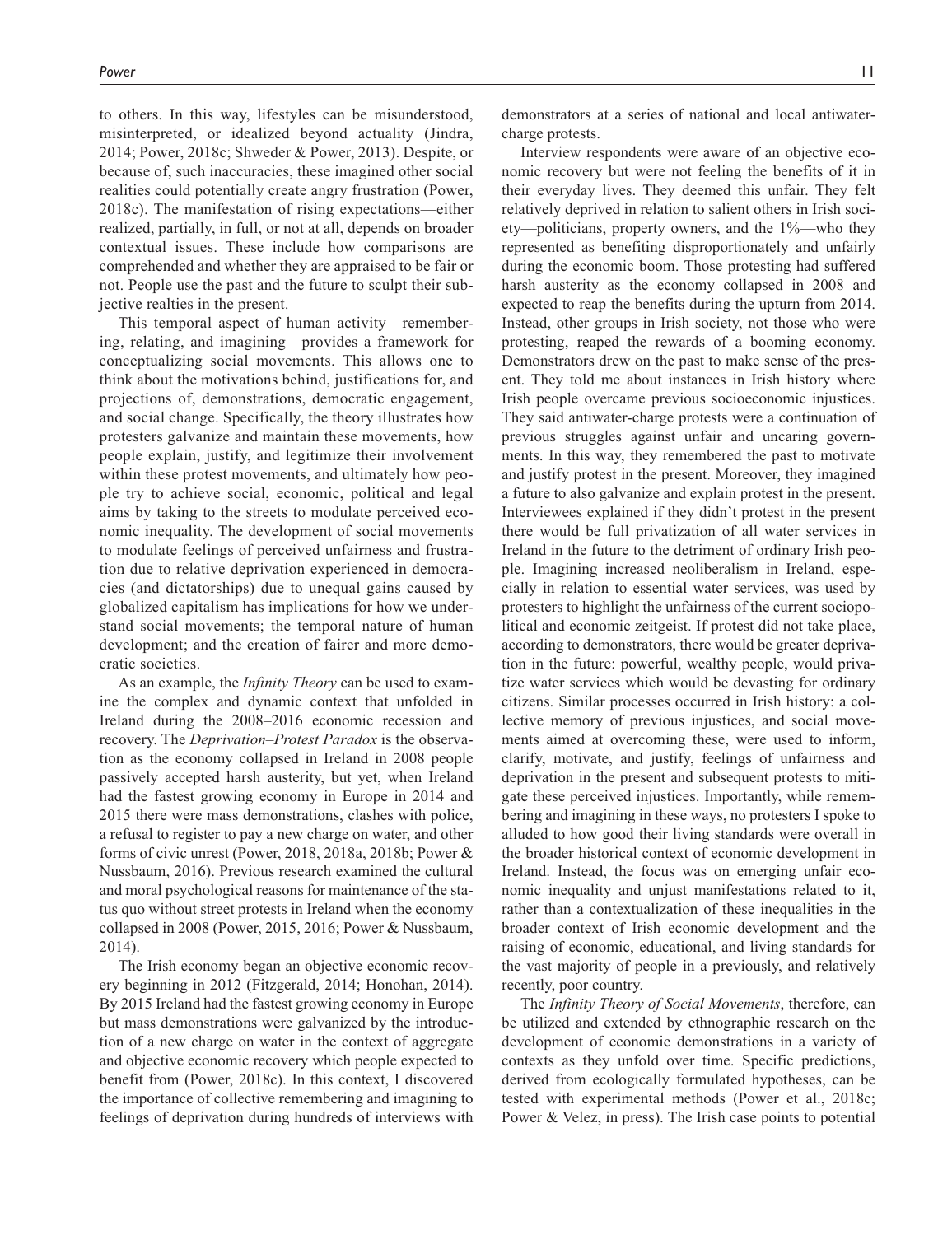similarities in other salient protest movements. France, Chile, and Sudan all experienced mass social movements in 2019 due to economic concerns. The GDP per capita (a key indicator living standards) was increasing in these locations when their governments increased tax on fuel, subway fares, and bread, respectively. An application of the *Infinity Theory* to explain why people protest in localized contexts during periods of economic growth needs to be sensitive to the temporal unfolding of feelings of unfairness and relative deprivation that are informed by people's understandings and recollections of the past and their expectations for, and imaginings of, the future. In each of these countries, economic indicators suggested an increased rising floor of wealth and prosperity, yet people were not focusing on increased living standards, but on unfair gains, and growing inequality, in relation to salient others.

### **Conclusion: Predicting, and Mitigating, Violent Protest in a Globalized World**

The world is simultaneously becoming wealthier and more economically unequal (Atkinson, 2015; Chin & Culotta, 2014; Dorling, 2014; Moghaddam, 2018; Oxfam, 2016, 2017; Piketty, 2014; Piketty & Saez, 2014; Pinker, 2018; Roser, 2016; Rosling et al., 2018). People do not require, or want, even distribution of economic resources (Norton & Ariely, 2011; Power, 2018c; Starmans et al., 2017; Tyler, 2011). They want equity, not parity (Davidai, 2018; Davidai & Gilovich, 2015). However, the ways in which people understand and experience dual narratives of unequal economic growth—rather than the material benefits bestowed, or not, by these economic trends—is fundamental to understand whether people tolerate unequal gains or whether this tolerance gives way to civic discontent. This is because cultural and psychological processes underlie economic trends (Banfield, 1958; Harrison, 1985; Harrison & Huntington, 2000; Jindra, 2014; Landes, 1999; Power, 2015, 2016, 2017, 2018a, 2018b, 2018c; Power & Nussbaum, 2014, 2016; Shweder, 2000, 2017; Weber, 1905/2009).

The *Infinity Theory of Social Movements* overcomes limitations of previous theories of protest movements and offers a temporal account of processes of civic discontent, steeped in social and cultural psychological theorizing, to understand under what conditions people tolerate economic inequality and economic hardship and under what conditions tolerance gives way to civic discontent. The theory predicts as the global floor of wealth and access to goods and services increases, people's expectations increase, and an inability to meet these expectations violates feelings of fairness. Expectations and imaginings of what life should, or will be, like in the future are informed and curtailed by the culturally specific ways in which people remember the past. The theory also predicts continuous waxing and waning of social movements as the world gets

richer, but expectations of unfairness regarding the distributing of these economic goods, is violated. People do not, and will not, simply respond to objective economic conditions. They respond to their subjective experiences informed by remembering, relating, and imagining—and what they think those mean. Despite aggregate increases illustrated in the hockey stick graph in Figure 4, people will always protest to modulate unfairness. This might be particularly visible in non-Western parts of the world, as economic and technological changes shift expectations for how life is, and ought to be.

Democracies and dictatorships will experience rallies, riots, and revolutions, to mitigate injustices, hardships, and feelings of unfairness. The direction of social movements whether peaceful or violent—is controlled by how governments, and their agents, respond to their citizens' complaints about feeling frustration, discontent, and unfairly treated (Cornish, 2012; Moghaddam, 2013, 2016). Voting, lobbying, and peaceful assembly in democracies act as a safety value to release pressure felt by citizens and is a manifestation of an effort to modulate unfairness caused by economic growth that is experienced unequally. Protests turn violent when too much pressure builds up and the safety valve that maintains a sense of equilibrium bursts (Drury & Reicher, 2018; Lewis et al., 2011; Power, 2017, 2018c; Reicher, 1984; Reicher & Stott, 2011; E. P. Thompson, 1971; Warren & Power, 2015).

Remembering, imagining, and feeling deprived have long histories in the social sciences (Bartlett, 1932; Czaika & de Haas, 2012; Halbwachs, 1925/1992; Hirst & Manier, 2008; Pettigrew, 2015, 2016; Power, 2015, 2016, 2017; Runciman, 1966; Vygotsky, 1931; Wagoner, 2017; Wagoner et al., 2017; Walker & Pettigrew, 1984; Wertsch, 1997, 2008; Wertsch & Roediger, 2008; Zittoun & Cerchia, 2013; Zittoun & Gillespie, 2015, 2018). The combination of these processes, and their application to how people understand two broad narratives of economic development, is a novel application, aimed at understanding the ways in which people experience and comprehend the economic systems in which they live. Experimental social psychological findings illustrate some conditions under which people tolerate economic inequality. The *Infinity Theory of Social Movements* moves beyond this, to create a framework to further examine, using multiple methodologies across the social sciences that are capable of capturing unfolding and dynamic psychological processes, the ways in which people tolerate economic inequality and hardship, and when a tipping point is reached, and tolerance gives way to civic discontent and mass demonstrations.

Some believe we live in the most peaceful and prosperous time in human history (Pinker, 2011, 2018; Rosling et al., 2018). Simultaneously, we live in an age of socioeconomic inequalities and multitiered and prolonged social movements. Sociocultural and developmental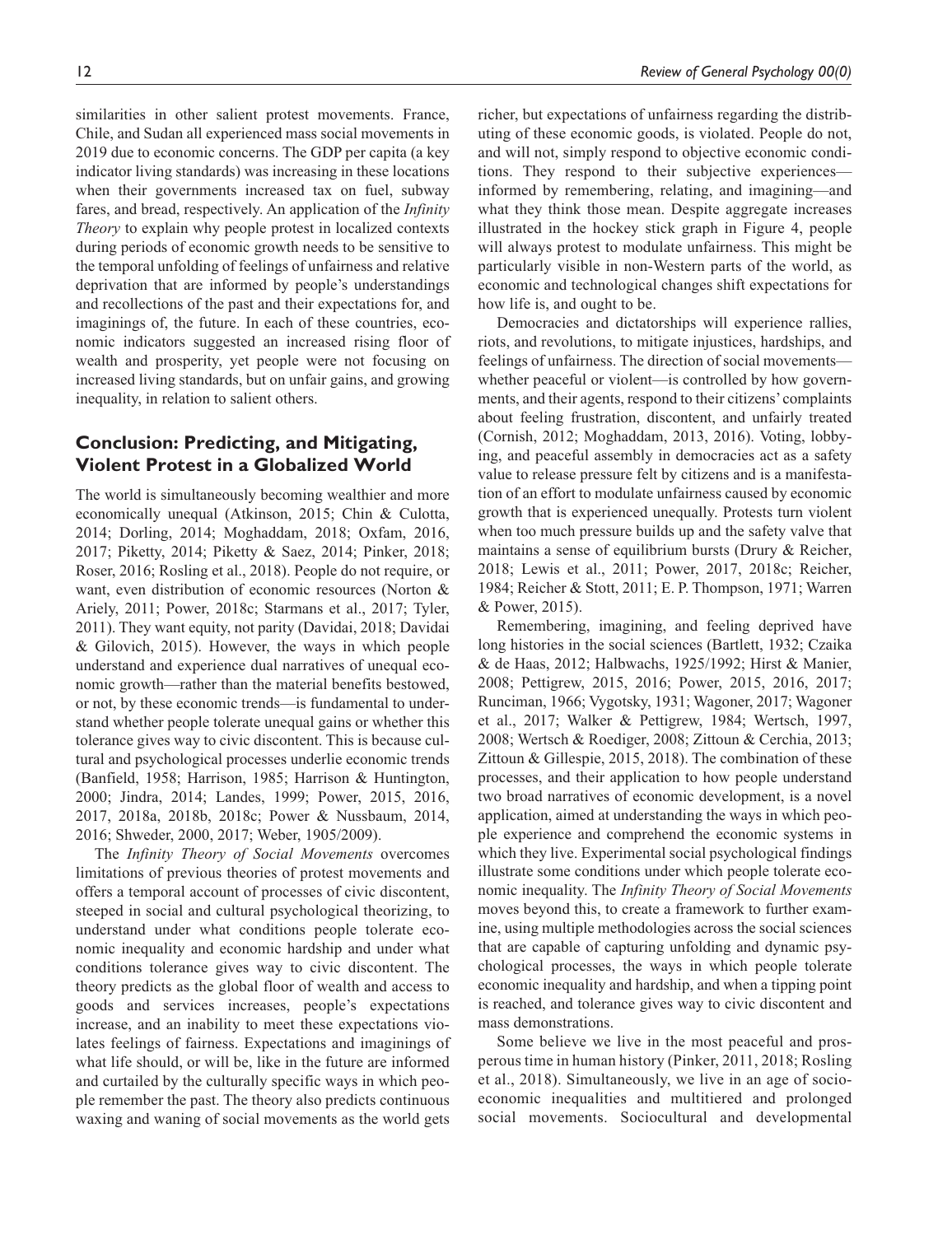psychological accounts are needed to comprehend how people orientate in, and toward, the economic systems in which they are embedded. The *Infinity Theory of Social Movements* outlines a blueprint that is simultaneously negative and positive. It is negative because it predicts a continuation of unfairness. The theoretical ideas (in contrast to the personal beliefs of the author) might be used by powerful political or corporate elites to manage expectations and frustrations to tamp down social unrest. However, the theory is also optimistic because it offers a pathway to understand social movements to achieve more fairness and greater levels of democracy in future societies by people engaging in effective collective action. The *Infinity Theory of Social Movements* is intended to highlight an important global problem and offers an expansive psychological model to work toward mitigating this problem.

The psychological processes involved with globalization, economic growth, and the accumulation of wealth necessitate greater attention from social psychologists. The reviewed economic literature, and its conceptualization as two opposing narratives, coupled with the review of social psychological research on perceptions of economic inequality, illustrate the connections between these disciplines. A cultural psychological approach allows for an examination of contextual and temporal factors that orientate people's expectations, appraisals of fairness, and perceptions of deprivation within the economic systems in which they are embedded. Recent economic protests, and prolonged antigovernment social movements, in Brazil, Chile, France, India, Ireland, Nicaragua, North Africa, Sudan, Venezuela, and other global regions, highlight the real need for such an elaborated comprehension of the psychological processes underpinning culturally specific social movements. Increased globalization and the proliferation of free-market capitalism throughout the world will generate increased economic growth. The world will become richer. Left unchecked, this economic growth will lead to increased economic inequality. Psychologists need to pay closer attention to the broader global dynamics in which social movements and protests develop to modulate this unfair economic development. The *Infinity Theory of Social Movements* offers a framework to begin thinking through these global issues and how they manifest at individual and group levels.

#### **Declaration of Conflicting Interests**

The author(s) declared no potential conflicts of interest with respect to the research, authorship, and/or publication of this article.

#### **Funding**

The author(s) received no financial support for the research, authorship, and/or publication of this article.

#### **ORCID iD**

Séamus A. Power **b** <https://orcid.org/0000-0001-6770-4756>

#### **References**

- Aliber, R. Z., & Kindleberger, C. P. (2015). *Manias, panics, and crashes: A history of financial crises* (7th ed.). Palgrave Macmillan.
- Atkinson, A. B. (2015). *Inequality: What can be done?* Harvard University Press.
- Awad, S. H., & Wagoner, B. (2018). Constructing symbols of inequality. *Current Anthropology*, *59*(6), 774–775.
- Banfield, E. C. (1958). *The moral basis of a backward society*. The Free Press.
- Bartlett, F. (1932). *Remembering: A study in experimental and social psychology*. Cambridge University Press.
- Bloom, P. (2012). *Just babies: The origins of good and evil*. Crown.
- Brescó, I. (2009). Form and content of historical accounts: Studying the (re) construction of past events through different narratives and identitarian positionings. *Psychology and Society*, *2*(2), 102–123.
- Brosnan, S. F., & de Waal, F. B. (2003). Monkeys reject unequal pay. *Nature*, *425*(6955), 297–299.
- Brosnan, S. F., & de Waal, F. B. (2014). Evolution of responses to (un) fairness. *Science*, *346*(6207), 1251776.
- Card, D., Mas, A., Moretti, E., & Saez, E. (2012). Inequality at work: The effect of peer salaries on job satisfaction. *American Economic Review*, *102*(6), 2981–3003.
- Cassaniti, J., & Menon, U. (2017). *Universalism without the uniformity: Explorations in mind and culture*. University of Chicago Press.
- Cassidy, J. (2014, March 26). Piketty's inequality story in six charts. *The New Yorker*. [https://www.newyorker.com/news/](https://www.newyorker.com/news/john-cassidy/pikettys-inequality-story-in-six-charts) [john-cassidy/pikettys-inequality-story-in-six-charts](https://www.newyorker.com/news/john-cassidy/pikettys-inequality-story-in-six-charts)
- Chin, G., & Culotta, E. (2014). What the numbers tell us. *Science*, *344*(6186), 818–821.
- Chua, A. (2004). *World on fire: How exporting free market democracy breeds ethnic hatred and global instability*. Anchor.
- Cornish, F. (2012). Collectives may protest: But how do authorities respond. In B. Wagoner, E. Jense, & J. Oldmeadow (Eds.), *Culture and social change: Transforming society through the power of ideas* (pp. 30–52). Information Age Publishers.
- Crosby, F. (1976). A model of egoistical relative deprivation. *Psychological Review*, *83*(2), 85–113.
- Cruces, G., Perez-Truglia, R., & Tetaz, M. (2013). Biased perceptions of income distribution and preferences for redistribution: Evidence from a survey experiment. *Journal of Public Economics*, *98*, 100–112.
- Czaika, M., & de Haas, H. (2012). The role of internal and international relative deprivation in global migration. *Oxford Developmental Studies*, *40*(4), 423–442.
- Davidai, S. (2018). Why do Americans believe in economic mobility? Economic inequality, external attributions of wealth and poverty, and the belief in economic mobility. *Journal of Experimental Social Psychology*, *79*, 138–148.
- Davidai, S., & Gilovich, T. (2015). Building a more mobile America—One income quintile at a time. *Perspectives on Psychological Science*, *10*(1), 60–71.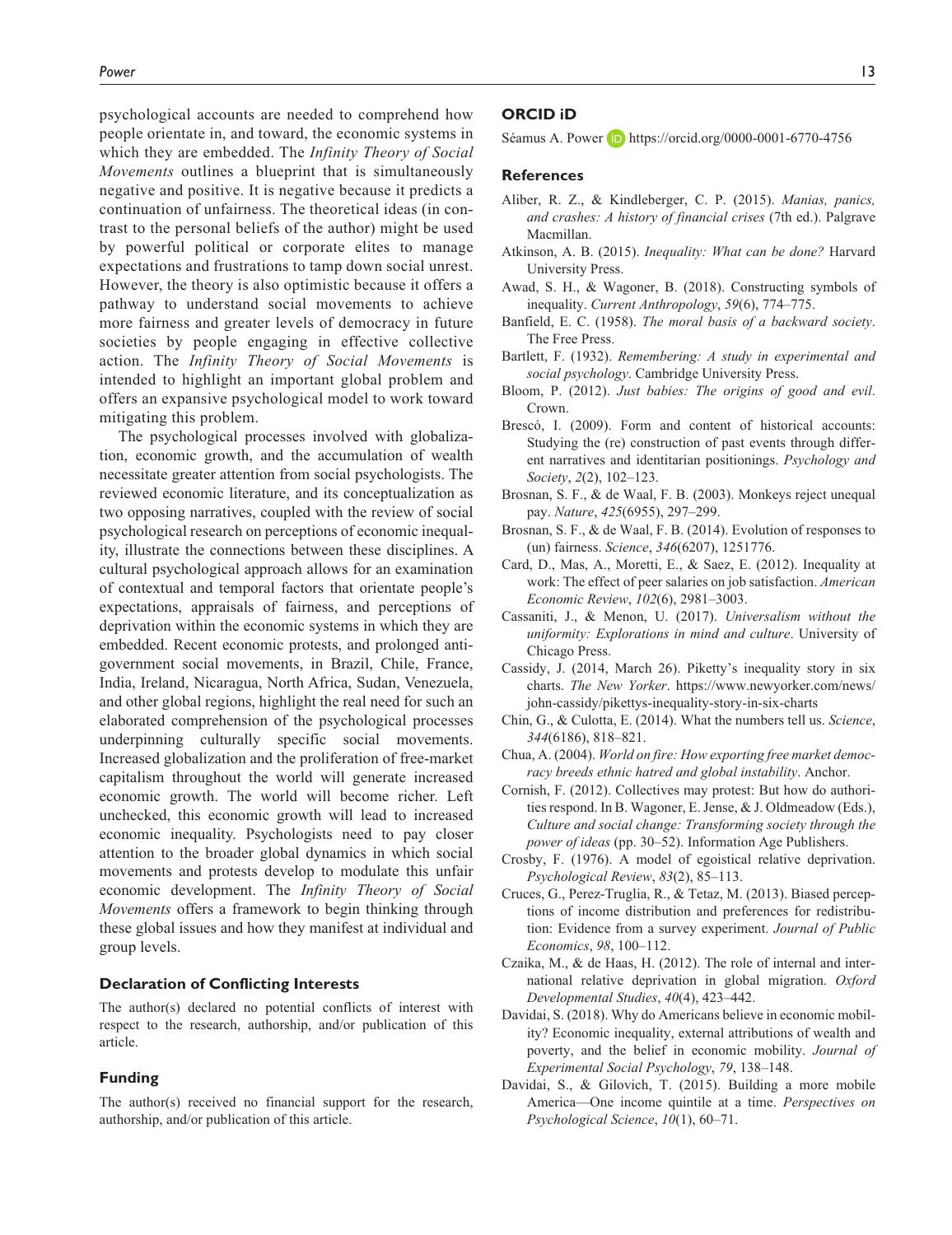- Davies, J. C. (1962). Toward a theory of revolution. *American Sociological Review*, *27*, 5–19.
- Davies, J. C. (1971). *When men revolt and why: A reader in political violence and revolution*. The Free Press.
- DeCelles, K., & Norton, M. (2017). Physical and situational inequality on airplanes predicts air rage. *Proceedings of the National Academy of Sciences*, *113*(20), 5588–5591.
- de Saint-Laurent, C. (2018). Memory acts: A theory for the study of collective memory in everyday life. *Journal of Constructivist Psychology*, *31*(2), 148–162.
- de Saint-Laurent, C., Obradović, S., & Carriere, K. R. (Eds.). (2018). *Imagining collective futures: Perspectives from social, cultural and political psychology*. Springer.
- de Tocqueville, A. (1955). *The Old regime and the French revolution*. Harper and Brothers. (Original work published 1857)
- Dorling, D. (2014). *Inequality and the 1%*. VersoBooks.
- Dorling, D. (2018). *Peak Inequality: Britain's ticking time bomb*. Policy Press.
- Drury, J., & Reicher, S. (2000). Collective action and psychological change: The emergence of new social identities. *British Journal of Social Psychology*, *39*(4), 579–604.
- Engelhardt, C., & Wagener, A. (2014). *Biased perceptions of income inequality and redistribution*. [https://papers.ssrn.com/](https://papers.ssrn.com/sol3/papers.cfm?abstract_id=2463129) [sol3/papers.cfm?abstract\\_id=2463129](https://papers.ssrn.com/sol3/papers.cfm?abstract_id=2463129)
- Fitzgerald, J. (2014). Ireland's recovery from crisis. *CESifo Forum*, *15*(2), 8–13.
- Frankfurt, H. G. (2015). *On inequality*. Princeton University Press.
- Galtung, J. (1990). Cultural violence. *Journal of Peace Research*, *27*(3), 291–305.
- Goffman, E. (1959). *The presentation of self in everyday life*. Anchor Books.
- Hagerty, S., & Norton, M. (2018). Perceptions of inequality shape preferences for redistribution. *Current Anthropology*, *59*(6), 779.
- Haidt, J. (2001). The emotional dog and its rational tail: A social intuitionist approach to moral judgment. *Psychological Review*, *108*(4), 814–834.
- Haidt, J. (2012). *The righteous mind: Why good people are divided by politics and religion*. Vintage.
- Haidt, J. (2015). *How capitalism changes conscience*. Center for Humans and Nature. [http://www.humansandnature.org/cul](http://www.humansandnature.org/culture-how-capitalism-changes-conscience)[ture-how-capitalism-changes-conscience](http://www.humansandnature.org/culture-how-capitalism-changes-conscience)
- Halbwachs, M. (1992). *On collective memory* (L. A. Coser, Trans. & Ed.). University of Chicago Press. (Original work published 1925)
- Hammack, P. (2011). *Narrative and the politics of identity: The cultural psychology of Israeli and Palestinian youth*. Oxford University Press.
- Harrison, L. E. (1985). *Underdevelopment is a state of mind: The Latin American case*. Madison Books.
- Harrison, L. E., & Huntington, S. P. (Eds.). (2000). *Culture matters: How values shape human progress*. Basic Books.
- Hauser, O. P., & Norton, M. I. (2017). (Mis) perceptions of inequality. *Current Opinion in Psychology*, *18*, 21–25.
- Hirst, W., & Manier, D. (2008). Towards a psychology of collective memory. *Memory*, *16*(3), 183–200.
- Honohan, P. (2014). Ireland's EU-IMF Programme: delivering what it said on the Tin. *CESifo Forum*, *15*(2):3–7.
- Huppert, E., Cowell, J. M., Cheng, Y., Contreras-Ibáñez, C., Gomez-Sicard, N., Gonzalez-Gadea, M. L., . . . Malcolm-Smith, S.

(2019). The development of children's preferences for equality and equity across 13 individualistic and collectivist cultures. *Developmental Science*, *22*(2), Article e12729.

- Jindra, M. (2014). The dilemma of equality and diversity. *Current Anthropology*, *55*, 316–334.
- Jovchelovitch, S. (2006). *Knowledge in context: Representations, community and culture*. Routledge.
- Krugman, P. (2013). *End this depression now!* W.W. Norton.
- Kuziemko, I., Buell, R., Reich, T., & Norton, M. (2015). "Lastplace aversion": Evidence and redistributive implications. *The Quarterly Journal of Economics*, *129*(1), 105–149.
- Landes, D. S. (1999). *The wealth and poverty of nations: Why some are so rich and some so poor*. W.W. Norton.
- Laurin, K., Gaucher, D., & Kay, A. (2013). Stability and the justification of social inequality. *European Journal of Social Psychology*, *43*(4), 246–254.
- Le Bon, G. (1903/2002). *The crowd: A study of the popular mind*. Dover Publications.
- Lewis, P., Newburn, T., Taylor, M., Mcgillivray, C., Greenhill, A., Frayman, H., & Proctor, R. (2011). *Reading the riots: Investigating England's summer of disorder*. Guardian Books.
- Lind, E. A., & Tyler, T. R. (1988). *The social psychology of procedural justice*. Springer Science & Business Media.
- Märtsin, M., Wagoner, B., Aveling, E. L., Kadianaki, I., & Whittaker, L. (2011). *Dialogicality in focus: Challenges to theory, method and application*. Nova Science Publishers.
- Merton, R. K. (1936). The unanticipated consequences of purposive social action. *American Sociological Review*, *1*(6), 894–904.
- Moghaddam, F. M. (2013). *The psychology of dictatorship*. American Psychological Association.
- Moghaddam, F. M. (2016). *The psychology of democracy*. American Psychological Association.
- Moghaddam, F. M. (2018). The globalization—Revolution paradox: No revolution in capitalist democracies. In B. Wagoner, F Moghaddam, & J. Valsiner (Eds.), *From rage to revolution: Models of dramatic social change*. Cambridge University Press.
- Moghaddam, F. M., Warren, Z., & Vance-Cheng, R. (2012). Change non-Westerners can believe in. In B. Wagoner, E. Jensen, & J. Oldmeadow (Eds.), *Social and cultural change: A psychological perspective* (pp. 75–95). Information Age Publishing.
- Moscovici, S. (1986). The discovery of the masses. In C. F. Graumann & S. Moscovici (Eds.), *Changing conceptions of crowd mind and behavior* (pp. 5–25). Springer.
- Niehues, J. (2014). *Subjective perceptions of inequality and redistributive preferences: An international comparison* [Discussion paper]. Cologne Institute for Economic Research.
- Norton, M. I., & Ariely, D. (2011). Building a better America— One wealth quintile at a time. *Perspectives on Psychological Science*, *6*(1), 9–12.
- Oxfam. (2016). *An economy for the 1%: How privilege and power in the economy drive extreme inequality and how this can be stopped*. [https://www.business-humanrights.org/en/an-econ](https://www.business-humanrights.org/en/an-economy-for-the-1-how-privilege-and-power-in-the-economy-drive-extreme-inequality-and-how-this-can-be-stopped)[omy-for-the-1-how-privilege-and-power-in-the-economy](https://www.business-humanrights.org/en/an-economy-for-the-1-how-privilege-and-power-in-the-economy-drive-extreme-inequality-and-how-this-can-be-stopped)[drive-extreme-inequality-and-how-this-can-be-stopped](https://www.business-humanrights.org/en/an-economy-for-the-1-how-privilege-and-power-in-the-economy-drive-extreme-inequality-and-how-this-can-be-stopped)
- Oxfam. (2017). *An economy for the 99%: It's time to build a human economy that benefits everyone, not just the privileged few*.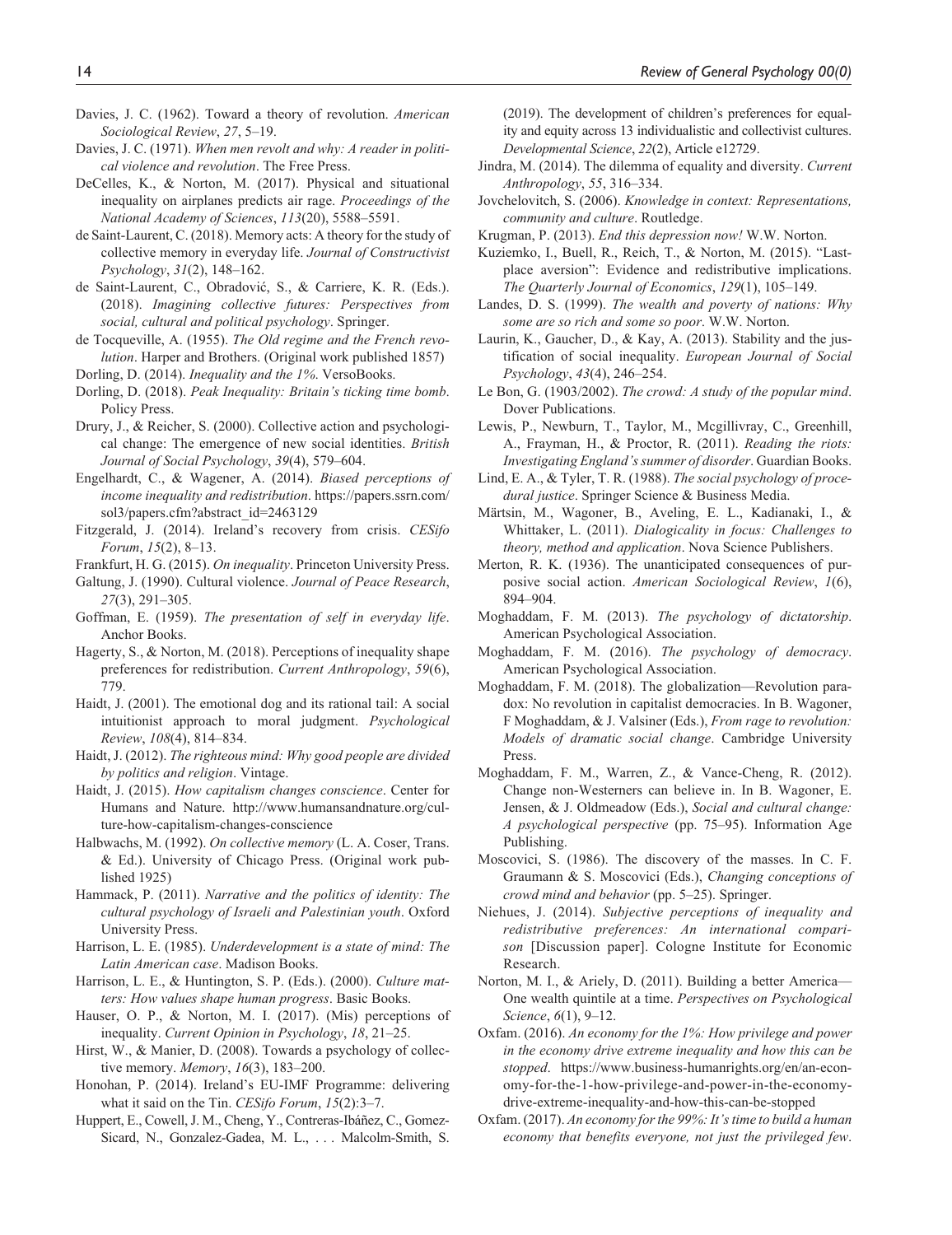[https://www-cdn.oxfam.org/s3fs-public/file\\_attachments/](https://www-cdn.oxfam.org/s3fs-public/file_attachments/bp-economy-for-99-percent-160117-en.pdf) [bp-economy-for-99-percent-160117-en.pdf](https://www-cdn.oxfam.org/s3fs-public/file_attachments/bp-economy-for-99-percent-160117-en.pdf)

- Pettigrew, T. (2015). Samuel stouffer and relative deprivation. *Social Psychology Quarterly*, *78*(1), 7–24.
- Pettigrew, T. (2016). In pursuit of three theories: Authoritarianism, relative deprivation, and intergroup contact. *Annual Review of Psychology*, *67*, 1–21.
- Piketty, T. (2014). *Capital in the twenty-first century* (A. Goldhammer, Trans.). Belknap Press.
- Piketty, T., & Saez, E. (2014). Inequality in the long run. *Science*, *344*(6186), 838–842.
- Pinker, S. (2011). *The better angels of our nature: Why violence has declined*. Penguin.
- Pinker, S. (2018). *Enlightenment now: The case for reason, science, humanism, and progress*. Penguin.
- Popper, K. R. (1966). *The open society and its enemies*. Princeton University Press.
- Power, S. A. (2015, June 21). To understand the Eurozone crisis, consider culture. *Chicago Booth Review*, 65–65.
- Power, S. A. (2016). A violent past but a peaceful present: The cultural psychology of an Irish recession. *Peace and Conflict: Journal of Peace Psychology*, *22*(1), 60–66.
- Power, S. A. (2017). *From the elites to the streets: The psychology of democracy and economic inequality* [Doctoral dissertation]. The University of Chicago.
- Power, S. A. (2018). Economic inequality and the rise of civic discontent: Remembering and deprivation in the Republic of Ireland. In B. Wagoner, F. Moghaddam, & J. Valsiner (Eds.), *The psychology of radical social change: From rage to revolution* (pp. 29–53). Cambridge University Press.
- Power, S. A. (2018a). The deprivation—Protest paradox: How the perception of unfair economic inequality leads to civic unrest. *Current Anthropology*, *59*(6), 765–782.
- Power, S. A. (2018b). Actual democracy and a United Europe of States: A case study of Austerity and Protest in the Republic of Ireland. In B. Wagoner, I. Brescó, & V. Glaveanu (Eds.), *The road to actualized democracy: A psychological perspective* (pp. 147–164). Information Age Publishing.
- Power, S. A. (2018c). Remembering and imagining in human development: Fairness and social movements in Ireland. In C. de Saint-Laurent, S. Obradovic, & K. Carriere (Eds.), *Imagining collective futures: Perspectives from social, cultural and political psychology* (pp. 221–235). Palgrave Macmillan.
- Power, S. A., & Nussbaum, D. (2014, July 24). The fightin' Irish? Not when it comes to recession and austerity. *The Guardian*. [https://www.theguardian.com/science/head-quarters/2014/](https://www.theguardian.com/science/head-quarters/2014/jul/24/the-fightin-irish-not-when-it-comes-to-recession-and-austerity) [jul/24/the-fightin-irish-not-when-it-comes-to-recession-and](https://www.theguardian.com/science/head-quarters/2014/jul/24/the-fightin-irish-not-when-it-comes-to-recession-and-austerity)[austerity](https://www.theguardian.com/science/head-quarters/2014/jul/24/the-fightin-irish-not-when-it-comes-to-recession-and-austerity)
- Power, S. A., & Nussbaum, D. (2016). "You reap what you sow": The psychology of Irish austerity protests. *The Guardian*. [https://www.theguardian.com/science/head-quarters/2016/](https://www.theguardian.com/science/head-quarters/2016/mar/15/economics-as-a-morality-play-austerity-protest-in-ireland) [mar/15/economics-as-a-morality-play-austerity-protest-in](https://www.theguardian.com/science/head-quarters/2016/mar/15/economics-as-a-morality-play-austerity-protest-in-ireland)[ireland](https://www.theguardian.com/science/head-quarters/2016/mar/15/economics-as-a-morality-play-austerity-protest-in-ireland)
- Power, S. A., & Velez, G. (in press). The MOVE framework: Meanings, observations, viewpoints, and experiences in processes of social change. *Review of General Psychology*.
- Power, S. A., Velez, G., Qadafi, A., & Tennant, J. (2018). The SAGE model of social psychological research. *Perspectives on Psychological Science*, *13*(3), 359–372.
- Ravallion, M. (2014). Income inequality in the developing world. *Science*, *344*(6186), 851–855.
- Reicher, S. D. (1984). The St. Pauls' riot: An explanation of the limits of crowd action in terms of a social identity model. *European Journal of Social Psychology*, *14*(1), 1–21.
- Reicher, S. D., & Stott, C. (2011). *Mad mobs and English men? Myths and realities of the 2011 riots*. Constable & Robinson.
- Roser, M. (2016). *War and peace after 1946*. Our World in Data. [https://ourworldindata.org/uploads/2016/02/ourworldindata\\_](https://ourworldindata.org/uploads/2016/02/ourworldindata_exampe-data-entry-with-annotations-%E2%80%93-war-and-peace-after-1945-2.pdf) [exampe-data-entry-with-annotations-%E2%80%93-war-and](https://ourworldindata.org/uploads/2016/02/ourworldindata_exampe-data-entry-with-annotations-%E2%80%93-war-and-peace-after-1945-2.pdf)[peace-after-1945-2.pdf](https://ourworldindata.org/uploads/2016/02/ourworldindata_exampe-data-entry-with-annotations-%E2%80%93-war-and-peace-after-1945-2.pdf)
- Rosling, H., Rönnlund, A. R., & Rosling, O. (2018). *Factfulness: Ten reasons we're wrong about the world—And why things are better than you think*. Flatiron Books.
- Runciman, W. G. (1966). *Relative deprivation and social justice: A study of attitudes to social inequality in twentieth-century England*. University of California Press.
- Sachs, J. (2005). *The end of poverty* (Vol. 59). Penguin.
- Scheidel, W. (2017). *The great leveller: Violence and the global history of inequality from the stone age to the present*. Princeton University Press.
- Shariff, A. F., Wiwad, D., & Aknin, L. B. (2016). Income mobility breeds tolerance for income inequality: Cross-national and experimental evidence. *Perspectives on Psychological Science*, *11*(3), 373–380.
- Shultziner, D., & Goldberg, S. (2019). The stages of mass mobilization: Separate phenomena and distinct causal mechanisms. *Journal for the Theory of Social Behaviour*, *49*(1), 2–23.
- Shweder, R. A. (1991). *Thinking through cultures: Expeditions in cultural psychology*. Harvard University Press.
- Shweder, R. A. (2000). Moral maps, "first world" conceits and the new evangelists. In L. Harrison  $& S$ . Huntington (Eds.), *Culture matters: Cultural values and human progress* (pp 158–177). Basic Books.
- Shweder, R. A. (2003). *Why do men barbecue? Recipes for cultural psychology*. Harvard University Press.
- Shweder, R. A. (2017). The risky cartography of drawing moral maps: With special reference to economic inequality and sex selective abortion. In J. Cassaniti & U. Menon (Eds.), *Universalism without the uniformity: Explorations in mind and culture* (pp. 280–305). University of Chicago Press.
- Shweder, R. A., & Power, S. A. (2013). Robust cultural pluralism: An interview with Professor Richard Shweder. *Europe's Journal of Psychology*, *9*, 671–686.
- Smith, A. (2000). *The wealth of nations*. The Modern Library. (Original work published 1776)
- Smith, H. J., Pettigrew, T. F., Pippin, G. M., & Bialosiewicz, S. (2012). Relative deprivation: A theoretical and meta-analytic review. *Personality and Social Psychology Review*, *16*(3), 203–232.
- Starmans, C., Sheskin, M., & Bloom, P. (2017). Why people prefer unequal societies. *Nature Human Behaviour*, *1*, 0082.
- Stott, C., & Reicher, S. (2011). *Mad mobs and Englishmen? Myths and realities of the 2011 riots*. Hachette.